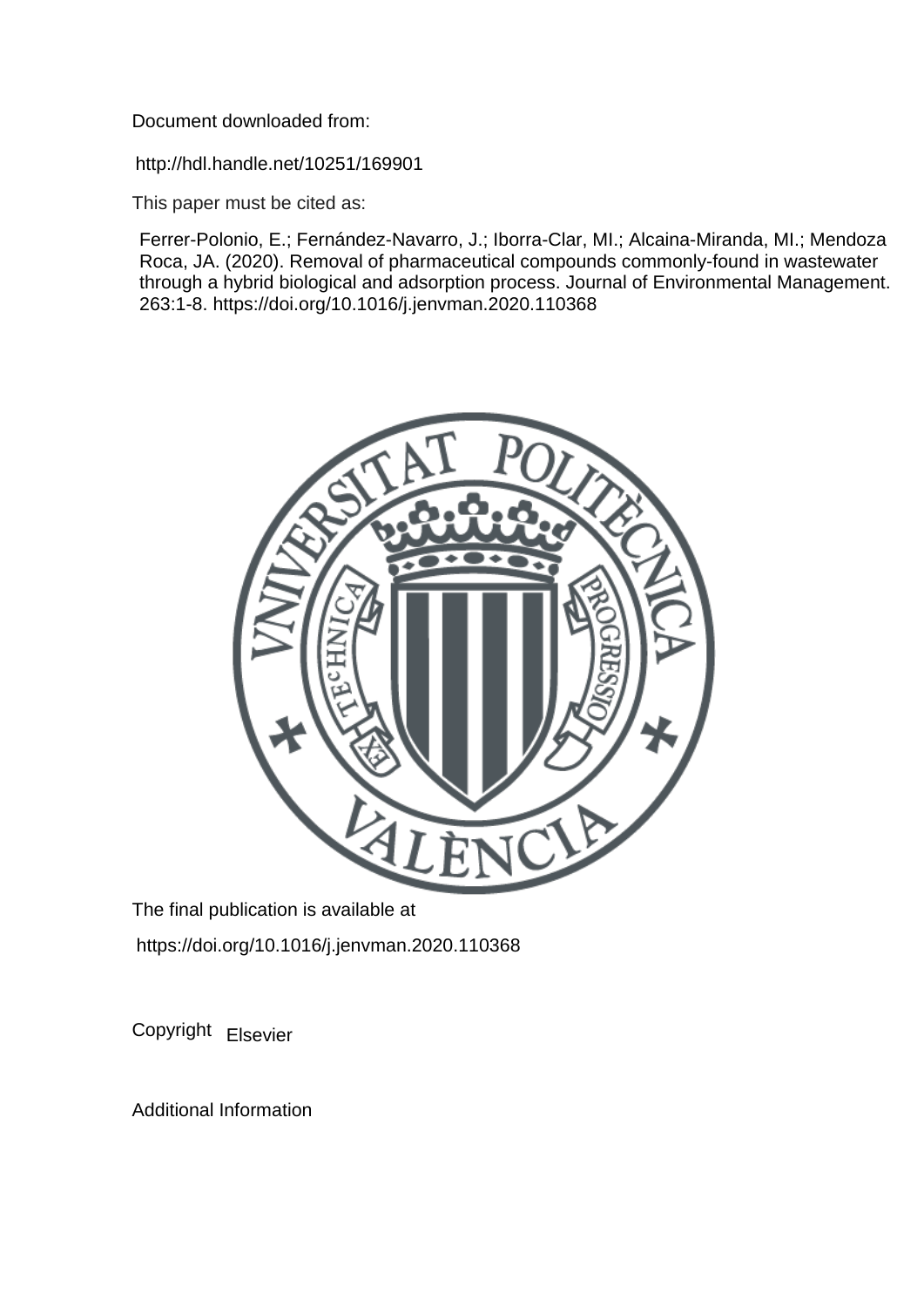# **Removal of pharmaceutical compounds commonly-found in wastewater through a hybrid biological and adsorption process**

Eva Ferrer-Polonio<sup>a,\*</sup>, Julián Fernández-Navarro<sup>b</sup>, María-Isabel Iborra-Clar<sup>a</sup>, M<sup>a</sup> Isabel Alcaina-Miranda<sup>a</sup>, José Antonio Mendoza-Roca<sup>a</sup>

<sup>a</sup> Department of Chemical and Nuclear Engineering, Universitat Politècnica de València, C/Camino de Vera, s/n, 46022 Valencia, Spain

<sup>b</sup> Instituto Ingeniería del Agua y Medio Ambiente, Universitat Politècnica de València, C/Camino de Vera, s/n, 46022 Valencia, Spain

\* Camino de Vera s/n, 46022, Valencia, Spain\* Corresponding author. Tel. +34 963877630

Fax +34 96 3877639. E-mail address: [evferpo@posgrado.upv.es,](mailto:evferpo@posgrado.upv.es) [evaferrerpol@gmail.com](mailto:evaferrerpol@gmail.com)

### **Abstract**

Nowadays, alternative options to conventional wastewater treatment should be studied due to rising concerns emerged by the presence of pharmaceuticals compounds (PhCs) in the aquatic environment. In this work, a combined system including biological treatment by activated sludge plus adsorption with activated carbon is proposed to remove three selected drugs (acetaminophen (ACT), caffeine (CAF) and ibuprofen (IBU)) in a concentration of  $2 \text{ mg} \cdot L^{-1}$ of each one. For it three sequencing batch reactors (SBR) were operated. SBR-B treated a synthetic wastewater (SWW) without target drugs and SBR-PhC and SBR-PhC+AC operated with SWW doped with the three drugs, adding into SBR-PhC+AC 1.5 g·L<sup>-1</sup> of a mesoporous granular activated carbon. Results showed that the hybrid system SBR-activated carbon produced an effluent free of PhCs, which in addition had higher quality than that achieved in a conventional activated sludge treatment in terms of lower COD, turbidity and SMP concentrations. On the other hand, five possible routes of removal for target drugs during the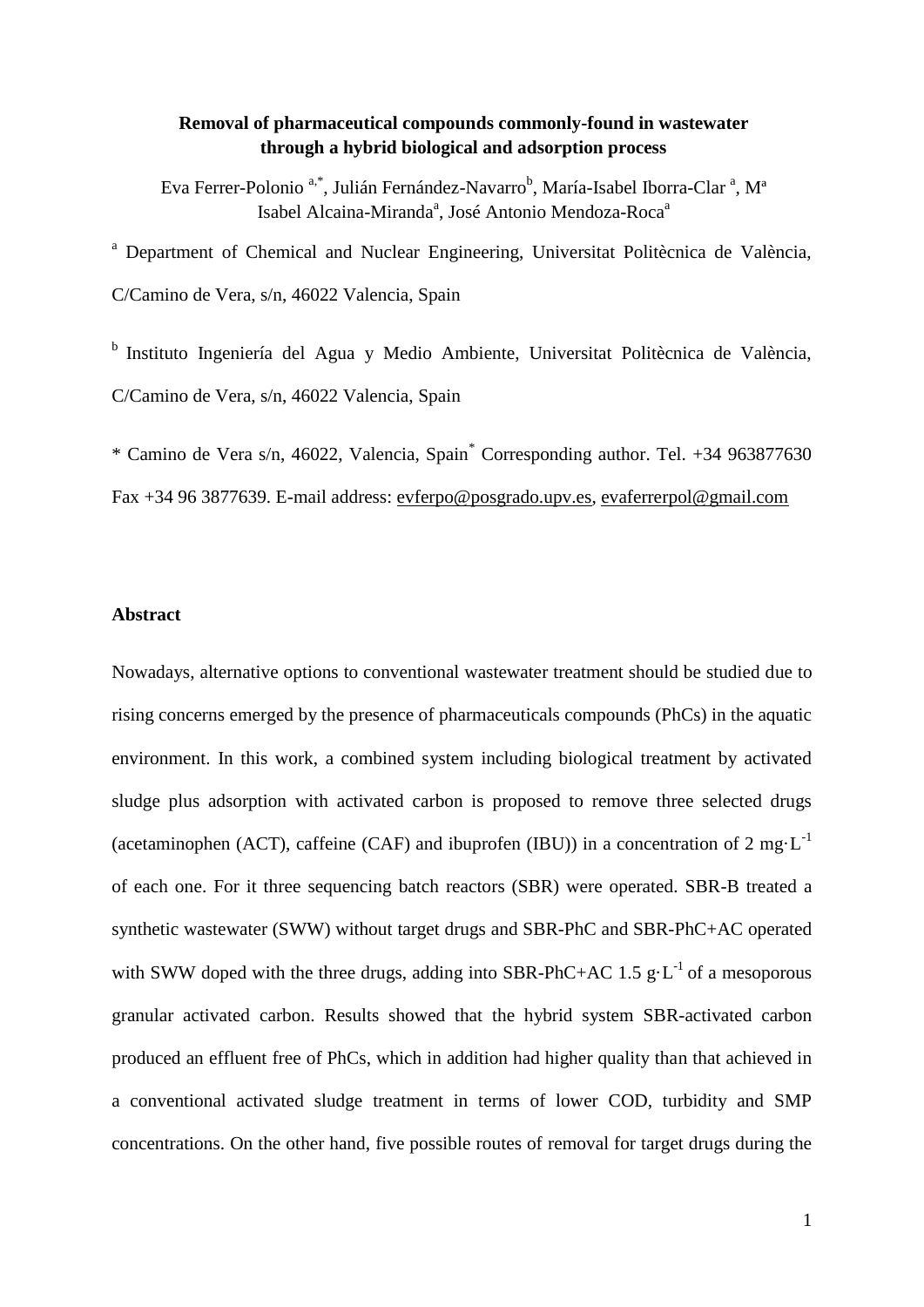biological treatment were studied. Hydrolysis, oxidation and volatilization pathways were negligible after 6 h of reaction time. Adsorption route only was significant for ACT, which was adsorbed completely after 5 h of reaction, while only 1.9% of CAF and 5.6% of IBU were adsorbed. IBU was the least biodegradable compound.

**Keywords:** Emerging pollutants; Pharmaceutical compounds; Sequencing bath reactor; Activated carbon

## **1. INTRODUCTION**

The first synthetic therapeutic compounds appeared in the first decades of the  $20<sup>th</sup>$  century due to medical science advances. From this time, a rapid development of these substances was performed as a result of growing demand, both to improve human health and to prevent or treat diseases in animals [1], resulting in thousands of different active compounds. In this way, European Public Assessment Reports (EPARs), published in October 2019 by European Medicines Agency, reported an amount of 1584 authorised medicines in Europe. Additionally, the amount of consumed pharmaceuticals compounds (PhCs) has increased over the years. According to estimations of QuintilesIMS [2], the use of PhCs will be increased by 24% between 2015 and 2020, achieving a globally amount of 4500 billion doses.

A portion of these substances are excreted after their consumption, both in their original form or in their active metabolites, ending up in the sewage and, consequently, in the wastewaters treatment plants (WWTPs) [3]. Furthermore, as reported in many studies [4–6], the main entrances of PhCs on the aquatic environments are through the treated effluents in WWTPs, due to incomplete removals by the conventional techniques, which are designed to eliminate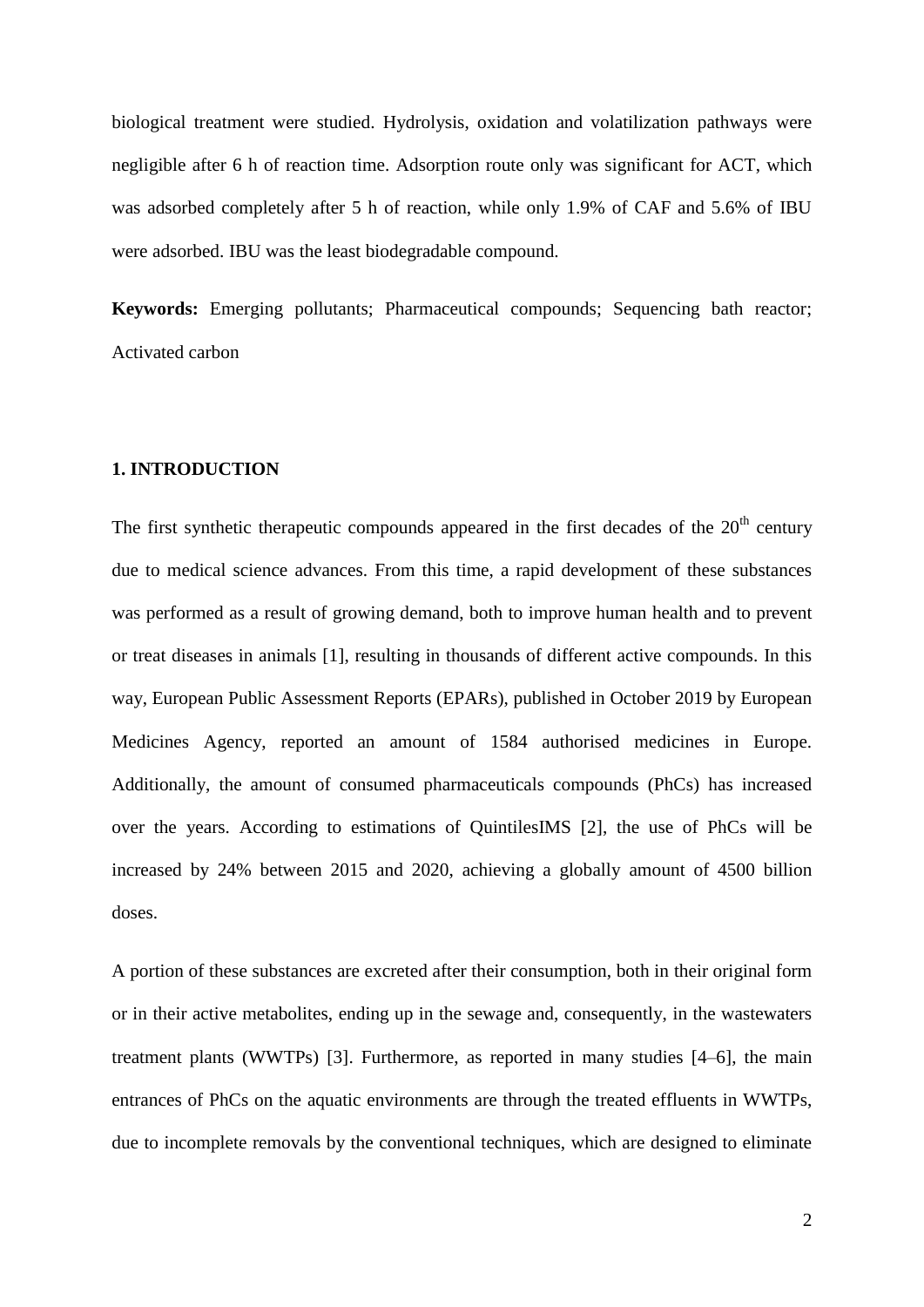organic matter and nutrients, as phosphorous and nitrogen compounds. Although PhCs in these effluents are found in very low concentrations  $(ng \cdot L^{-1} \text{ or } \mu g \cdot L^{-1})$ , it should be highlighted that these active compounds are designed to be bioactive at low concentrations and for having an effect on living organisms.

Nowadays, a greater attention is paid to PhCs occurrence in the aquatic environment due to their potential toxic effect on the aquatic species [7–9], which could affect to human health. This concern is reflected in the European Union legislation, which has included diclofenac into the list of substances to be monitored [10]. Thus, alternative treatments to the conventional activated sludge process or tertiary treatments should be performed to remove completely PhCs in WWTPs, since more restrictive conditions for water quality can be expected in the future.

Occurrence of PhCs substances is achieved in surface waters [11,12], seawater [13,14] and sediments [15,16]. Analysing 50 samples of different aquatic samples collected in 20 countries around the world, it was observed that diclofenac and ibuprofen were present in 90% of cases [9]. Another drugs commonly found in Mediterranean sea were the analgesics, antibiotics and stimulants like acetaminophen (paracetamol), sulfamethoxazole or caffeine [14,17].

In this work a synthetic wastewater (SWW) containing three of the PhCs commonly found in different aquatic environments, was treated combining an activated sludge process and adsorption with activated carbon. The selected PhCs were a nonsteroidal anti-inflammatory drug (ibuprofen) and an analgesic (acetaminophen), which are over-the-counter drugs employed both from human and veterinary medicine. The other one was the most used stimulating compound, caffeine, present in medicines, food and drinks. A deep study of the different removal routes, which took place during the biological wastewater treatment to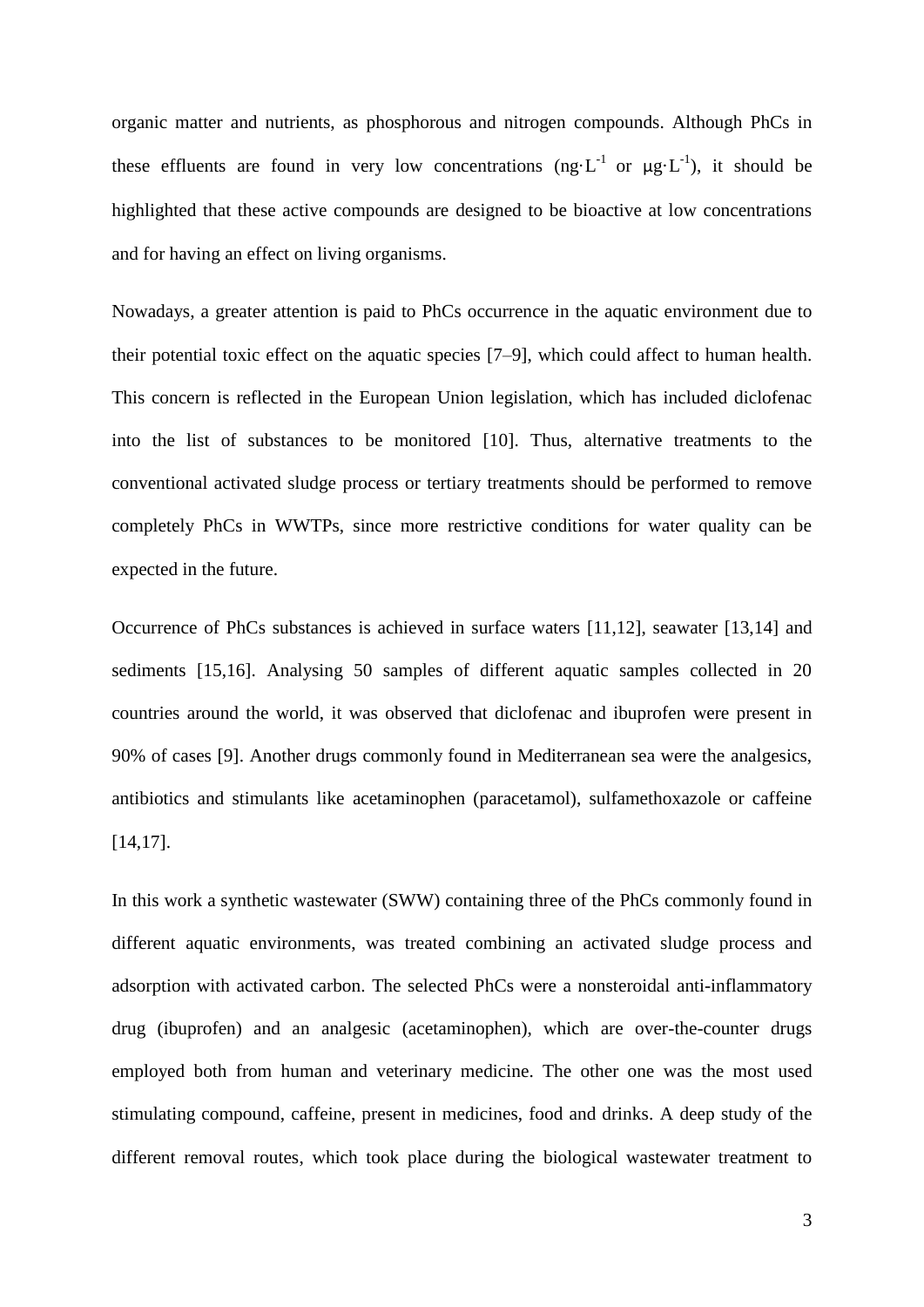eliminate these PhCs, was carried out. This study included biodegradation, adsorption on active sludge flocs, oxidation, hydrolysis and volatilization. It was performed through several batch experiments. Additionally, an alternative treatment to the conventional active sludge system, which included adsorption with activated carbon, was performed. For it, three sequencing batch reactors (SBRs) were operated during 35 days: the first SBR worked with a SWW without PhCs, as a control reactor, the second and third reactors treated the same SWW that also contained the three target drugs, adding activated carbon into the third SBR to enhance the PhCs removal efficiency.

## **2. MATERIALS AND METHODS**

#### **2.1. Synthetic wastewater and Target pharmaceuticals**

Synthetic wastewater was prepared with peptone and meat extract, in equal amount (225 mg per liter of SWW), as nitrogen and organic matter sources, and  $K_2HPO_4$  as phosphorus source (28 mg per liter of SWW). Concentration of these reagents were calculated to achieve a food to microorganisms (F/M) of 0.23 g COD·g MLSS<sup>-1</sup>·d<sup>-1</sup>. Despites the recommendation for COD:N:P relationship in aerobic systems is 100:5:1 [18,19], due to peptone and meat extract composition, the final rate was 100:12:1, achieving a final COD of 575 mg $\cdot L^{-1}$ . All the reagents were diluted with tap water, which provided other necessary minority compounds.

In Table 1 some physicochemical characteristics of the three PhCs studied in this work are shown [20]. All of these reagents had purities higher than 99.8% (Sigma-Aldrich; Germany). Standard solutions of 10,000 mg·L<sup>-1</sup> were prepared from these substances, dosing the needed volume into SWW up to a final concentration of 2 mg $\cdot L^{-1}$ . Caffeine (CAF) and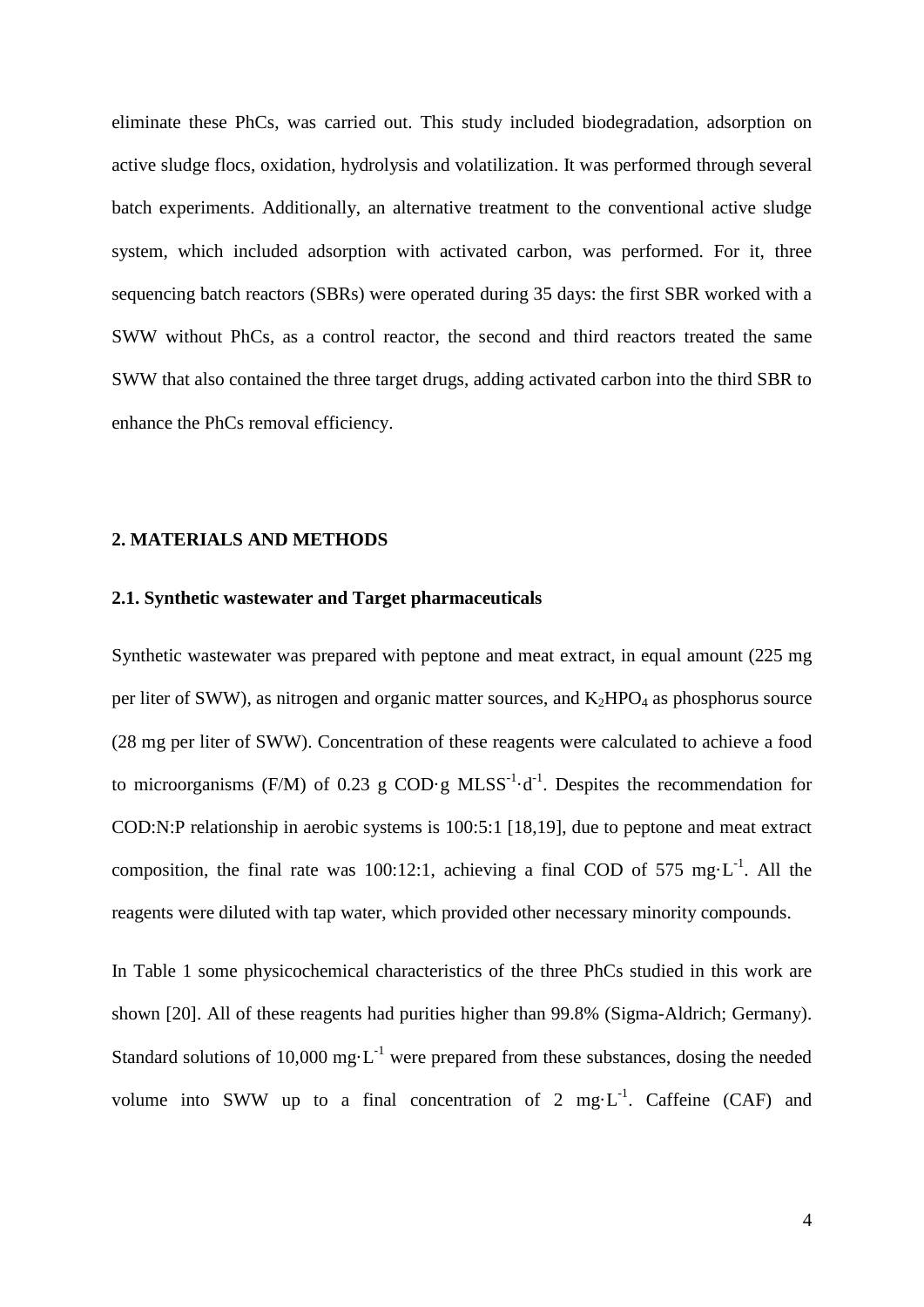acetaminophen (ACT) were diluted with osmotized water. Ibuprofen (IBU) was diluted with methanol due to its low water solubility.

| <b>Pharmaceutical</b><br>active compound                                                                                                                                                                                                                                                                                                                                                        | Category<br>class                                                                                                                        | Formula           | <b>Molecular</b><br>weight<br>(g/mol) | Water<br>solubility<br>$(mg·L^{-1})$ | pKa  | Log<br>$K_{ow}$ |
|-------------------------------------------------------------------------------------------------------------------------------------------------------------------------------------------------------------------------------------------------------------------------------------------------------------------------------------------------------------------------------------------------|------------------------------------------------------------------------------------------------------------------------------------------|-------------------|---------------------------------------|--------------------------------------|------|-----------------|
| Acetaminophen                                                                                                                                                                                                                                                                                                                                                                                   | analgesic                                                                                                                                | $C_8H_9NO_2$      | 151.17                                | 14,000                               | 9.40 | 0.52            |
| <b>Caffeine</b>                                                                                                                                                                                                                                                                                                                                                                                 | stimulating                                                                                                                              | $C_8H_{10}N_4O_2$ | 194.19                                | 22,000                               | 2.30 | 0.07            |
| <b>Ibuprofen</b><br>$*$ $\overline{r}$ $\overline{r}$ $\overline{r}$ $\overline{r}$ $\overline{r}$ $\overline{r}$ $\overline{r}$ $\overline{r}$ $\overline{r}$ $\overline{r}$ $\overline{r}$ $\overline{r}$ $\overline{r}$ $\overline{r}$ $\overline{r}$ $\overline{r}$ $\overline{r}$ $\overline{r}$ $\overline{r}$ $\overline{r}$ $\overline{r}$ $\overline{r}$ $\overline{r}$ $\overline{r}$ | anti-<br>inflammatory<br>$\overline{11}$ $\overline{70}$ $\overline{11}$ $\overline{11}$ $\overline{100}$ $\overline{1}$ $\overline{11}$ | $C_{13}H_{18}O_2$ | 206.29<br>10 <sub>0</sub>             | $10-49$                              | 4.91 | 1.16            |

**Table 1. Physicochemical properties of target pharmaceuticals.**

<sup>(\*)</sup> The log  $\overline{K_{OW}}$  values at pH = 7.0 were calculated by ACD/LogD version 12.0.

# **2.2. Activated carbon**

The activated carbon used in this work was MG1050 from ChiemiVall, which was a granular bituminous carbon activated by thermal process. This carbon has a basic character (pH of the aqueous extract between 8 and 10). This is a mesoporous carbon (average pore diameter  $= 30$ ) Å), which particle size range between 2.38-0.59 mm. To remove fine particles, the material was sieved at 0.6 mm before use.

### **2.3. Sequencing batch reactors (SBR)**

Three identical SBRs were operated during 35 days at  $21.6 \pm 2.2$ °C. Components of each SBR and common operating conditions of three reactors are presented in Figure 1.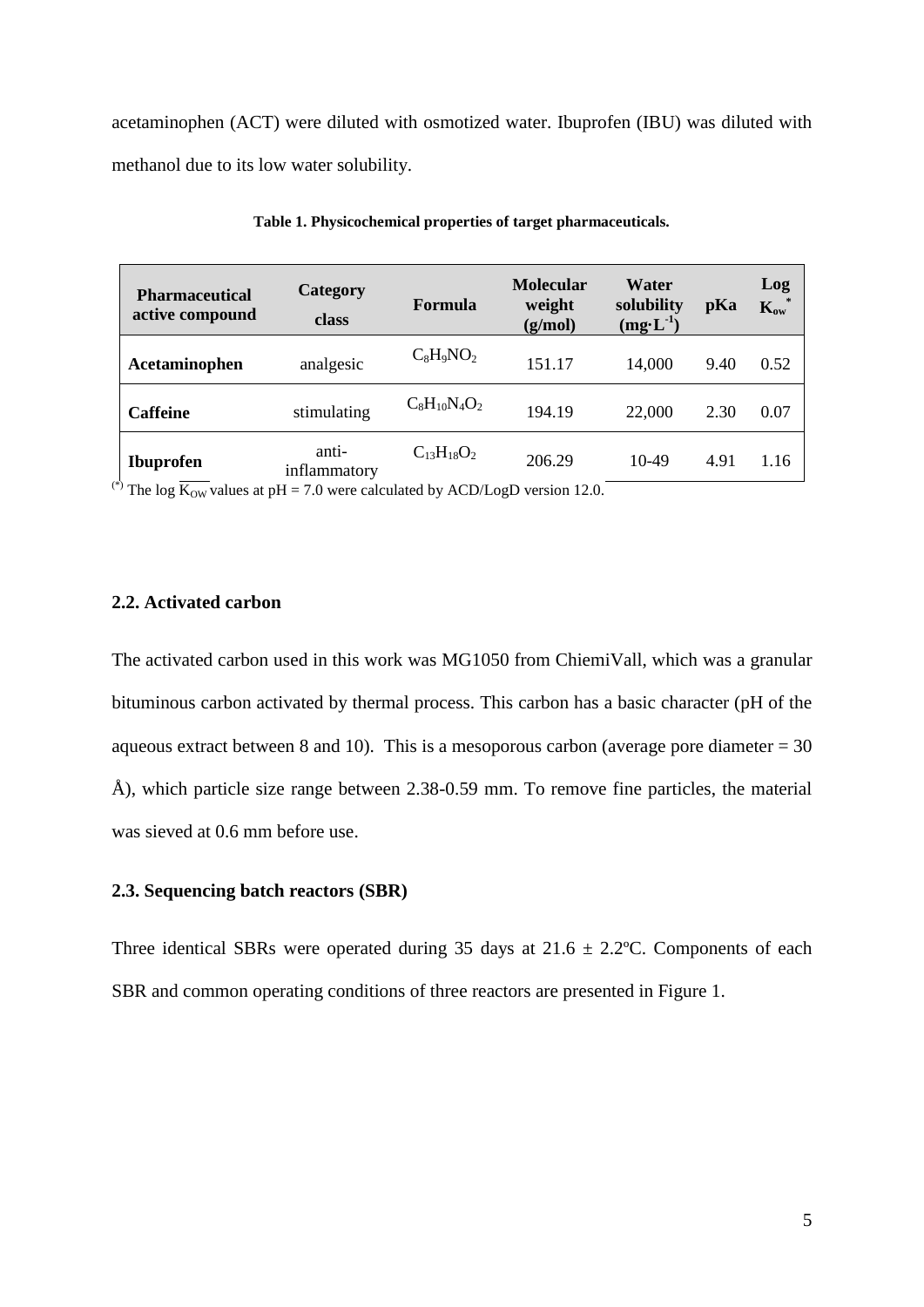

**Figure 1. SBRs characteristics and configuration.**

Each SBR consists of a cylindrical Plexiglas tank  $(30 \times 20 \text{ cm})$  in height and diameter) with two valves to carry out the feeding and extraction by means of two peristaltic pumps (Dinko Instruments). During reaction phase, which included feed filling, homogeneous conditions were achieved by a mechanical stirrer (Heidolph), which operated at 200 rpm. In this phase, an air compressor (Eheim) supplied the necessary oxygen to achieve aerobic conditions ( $\approx$ 2.5 mg  $O_2 \cdot L^{-1}$ ) through two air diffusers located at the bottom of the reactor.

The initial activated sludge was collected from a municipal wastewater treatment plant from Valencia (Spain). Periodical sludge withdrawals were carried out during the experimental procedure, to maintain 2.5  $g \cdot L^{-1}$  of mixed liquor suspended solids (MLSS) concentrations in the reactors.

The three SBRs were fed with the same SWW in the first 4 days, to acclimate the biomass to the new conditions. From  $5<sup>th</sup>$  day on, several parameters were varied in each reactor. The first reactor, referenced as SBR-B, worked as a control system and was fed with SWW until the end of the experiment. The second one, named SBR-PhC, treated SWW in which the three target pharmaceuticals were added in concentrations of 2 mg $\cdot L^{-1}$  each one (SWW+PhC). The third reactor, referenced as SBR-PhC+AC, was fed with SWW+PhC and, additionally, 1.5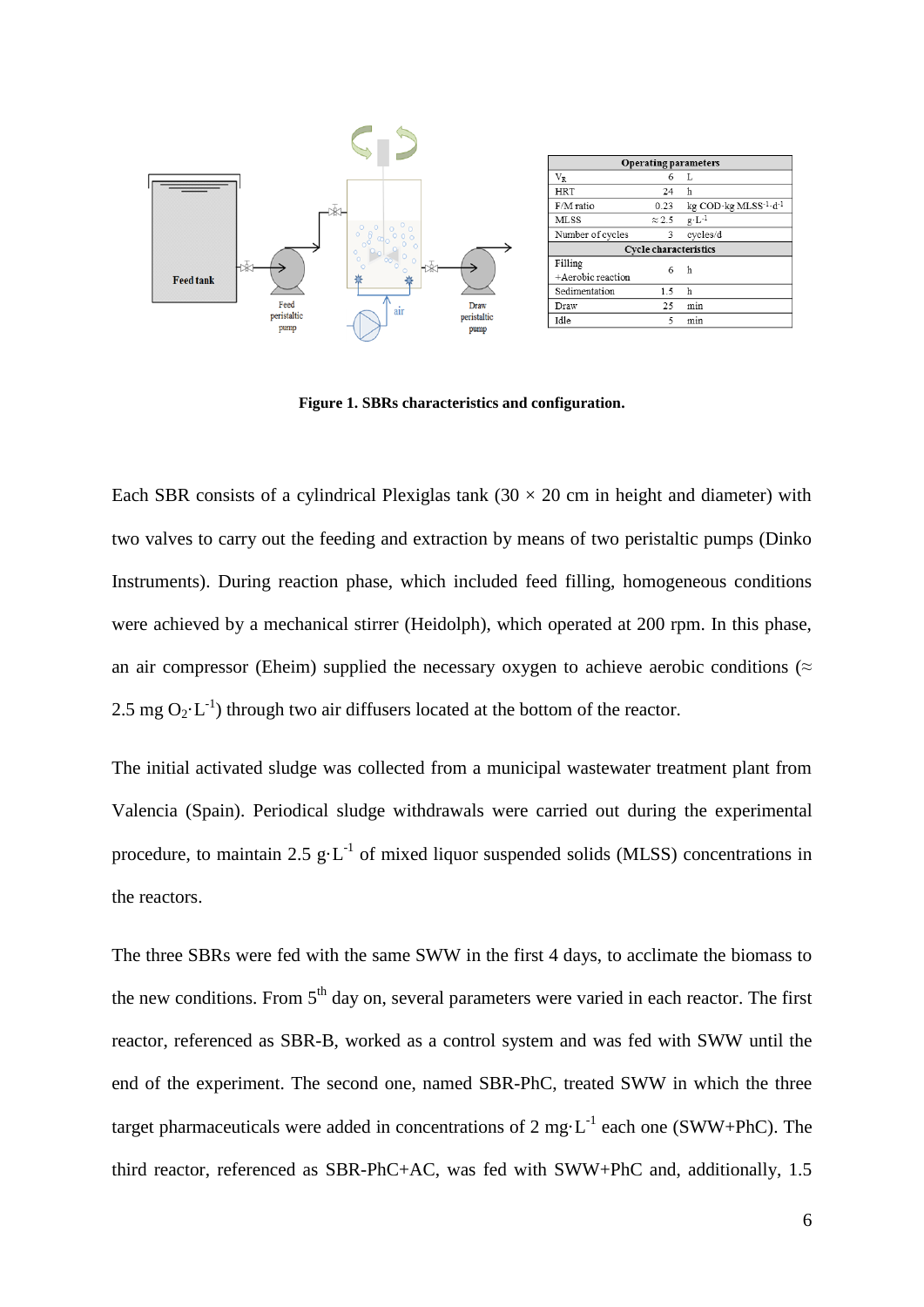$g \cdot L^{-1}$  of activated carbon (AC) was added into the reactor. The amounts of AC removed by sludge withdrawals were replaced with fresh carbon to maintain this concentration.

In order to follow the evolution of treated water, pH, conductivity, turbidity, soluble COD and suspended solids  $(SS<sub>ef</sub>)$  of the effluents were measured three times a week. In addition, once a week soluble total nitrogen  $(N_T)$ , ammonia nitrogen  $(NH_4-N)$ , nitrates  $(NO_3-N)$ , total phosphorous  $(P_T)$  and phosphates  $(PO_4-P)$  were controlled. Finally, influent and effluent streams of SBR-PhC and SBR-PhC+AC were analyzed three times (on days 7, 21 and 35) to measure the PhC concentrations.

Regarding the mixed liquors of SBRs, MLSS concentration was measured three times a week and mixed liquor volatile suspended solids (MLVSS) concentration once a week. Activated carbon was separated previously by sieving before to MLSS and MLVSS measurement in SBR-PhC+AC samples. For this aim, ML was filtrated using a metallic filter of 0.5 mm, to ensure that all the AC was removed. In SBRs the stirring was smooth and no friction areas inside the reactor were observed. Thus, no fractionation of activated carbon particles was detected. From this information, the average sludge production  $(\Delta X)$  was calculated according to Eq. $(1)$  and Eq. $(2)$ :

<span id="page-7-0"></span>
$$
X_{i-j} = \frac{(MLSS_j - MLSS_i) \cdot V_R}{j-i} + [SS_{ef} \cdot Q_{ef}]_i^j
$$
 Eq.(1)

<span id="page-7-1"></span>
$$
\Delta X = \sum X_{i-j} \tag{2}
$$

where  $SS_{\text{ef}}$  is the suspended solids concentration (mg·L<sup>-1</sup>) and Q<sub>ef</sub> is the flow rate (L·d<sup>-1</sup>) of the effluent.

[Eq.\(1\)](#page-7-0) allowed to calculate the sludge production between two days in which sludge withdrawal was not performed (i and j), taking into account the biomass growth (first term)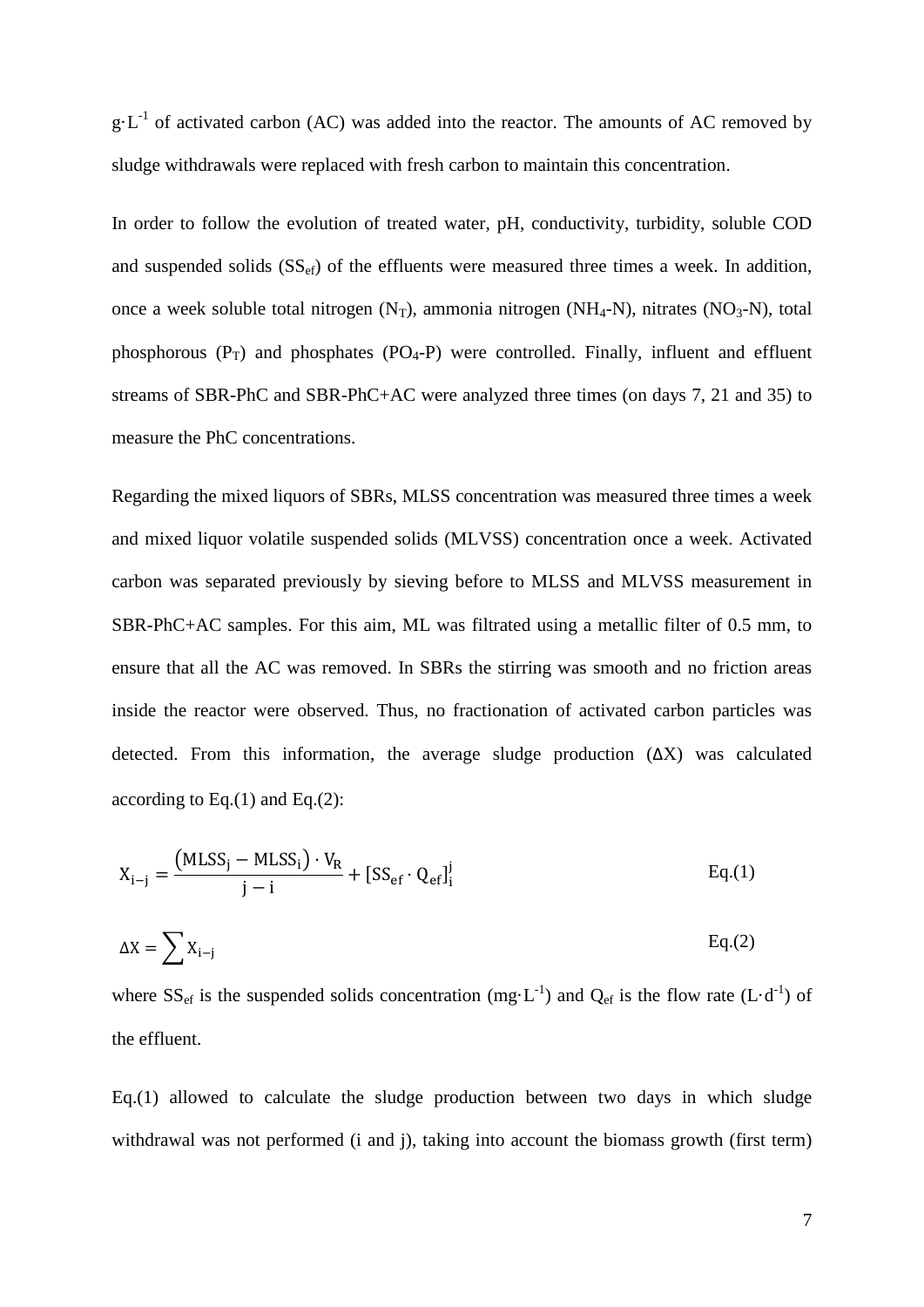and the biomass lost through the treated effluent (second term). Additionally, the sludge retention time (SRT) can be calculated using [Eq.\(3\).](#page-8-0)

<span id="page-8-0"></span>
$$
SRT = \frac{\overline{MLSS} \cdot V_R}{\Delta X}
$$
 Eq.(3)

where  $\overline{MLSS}$  was the average of MLSS concentrations during the experimental time.

Other parameters, related to the biomass, were analysed to assess the influence of PhCs on the activated sludge. These parameters were the soluble microbial products (SMP; measured once a week) and six microbial hydrolytic enzymatic activities (MHEA; analysed in the same three days in which PhC concentration were tested). Additionally, PhCs adsorbed on activated sludge of SBR-PhC were analysed at the end of the experiment after a previous extraction by organic solvents.

#### **2.3. Batch experiments**

The removal of pollutants in the activated sludge process are carried out through several pathways: hydrolysis (H), oxidation (O), volatilization (V), adsorption (A) and biodegradation (B) [21,22]. In this work, four batch experiments were carried out to evaluate the five pathways of PhCs removal during a reaction cycle corresponding to SBR-PhC operation. These tests were performed in four beakers of 1 L, at  $22.1 \pm 0.4$ °C, stirring (in the four batch experiments) and aerating (in three of the batch experiments) the mixture for 6 h, to study in each test the removal routes presented in Table 2.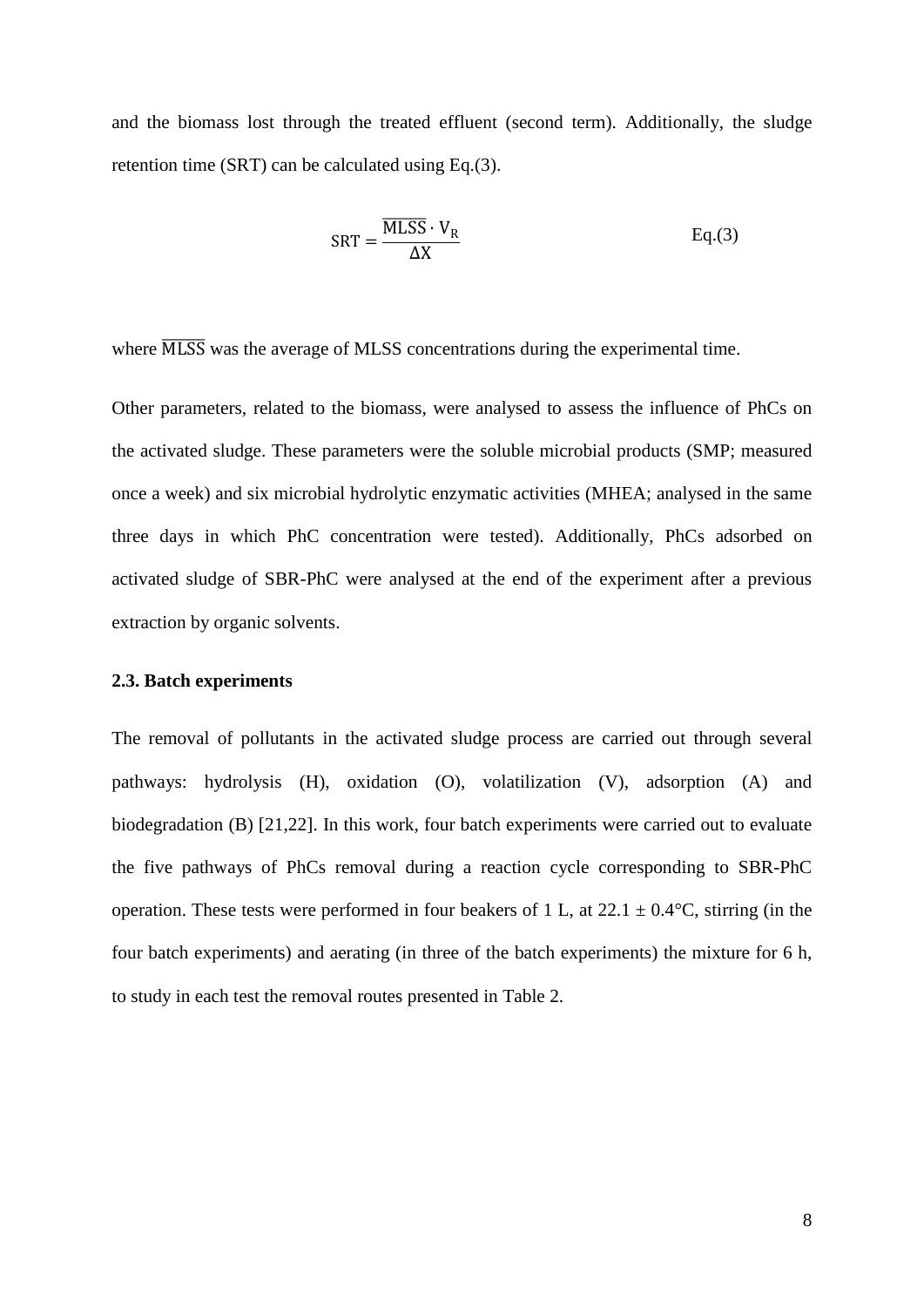|  |  | Table 2. Batch experiments. |
|--|--|-----------------------------|
|--|--|-----------------------------|

| <b>Test</b> | <b>Removal</b><br>routes | ML<br>$\mathbf{L}$ | $SWW + PhC$<br>$(\mathbf{L})$ | Aeration<br>$(\text{mg } O_2 \cdot L^{-1})$ | HgCl <sub>2</sub>                                |
|-------------|--------------------------|--------------------|-------------------------------|---------------------------------------------|--------------------------------------------------|
|             | $B + A + O + H + V$      | 0.67               | 0.33                          | $2 - 3.5$                                   | $\mathbf{\Omega}$                                |
| П           | $A + O + H + V$          | 0.67               | 0.33                          | $2 - 3.5$                                   | $30 \text{ mg} \cdot \text{g} \text{ MLSS}^{-1}$ |
| Ш           | $O + H + V$              |                    |                               | $2 - 3.5$                                   | $5 \text{ mg} \cdot L^{-1}$                      |
|             | $H + V$                  |                    |                               | $\theta$                                    | 5 mg $\cdot L^{-1}$                              |

As it is shown in this table, Test I and II were performed with the necessary amounts of mixed liquor (acclimated to the drugs presence) and SWW+PhC to achieve the same operational conditions of SBR-PhC. Additionally, in Test II 30 mg·g  $MLSS^{-1}$  of mercury chloride  $(HgCl<sub>2</sub>, 99.5\%, Sigma-Aldrich)$  were added to achieve the activated sludge inhibition [23]. Test III and IV were carried out with 1 L of SWW+PhC, with and without aeration, respectively. In both tests, 5 mg $\cdot L^{-1}$  of HgCl<sub>2</sub> were dosed to inhibit the eventual microbial activity.

In each test, PhCs concentrations were measured at the initial time and every hour to study its removal percentage. In addition, these results allowed to obtain the kinetics of biodegradation routes, evaluated through the equations of zero-order [\[Eq.\(4\)\]](#page-9-0), first-order [\[Eq.\(5\)\]](#page-9-1), and second-order [\[Eq.\(6\)\]](#page-9-2).

<span id="page-9-0"></span>
$$
C_t = C_0 - k_0 \cdot t \tag{Eq. (4)}
$$

<span id="page-9-1"></span>
$$
C_t = C_0 \cdot e^{-k_1 \cdot t} \qquad \rightarrow \qquad \ln C_t = \ln C_0 - k_1 \cdot t \qquad \qquad Eq.(5)
$$

<span id="page-9-2"></span>
$$
C_t = \frac{C_0}{1 + C_0 \cdot k_2 \cdot t} \rightarrow \frac{1}{C_t} = \frac{1}{C_0} + k_2 \cdot t
$$
 Eq.(6)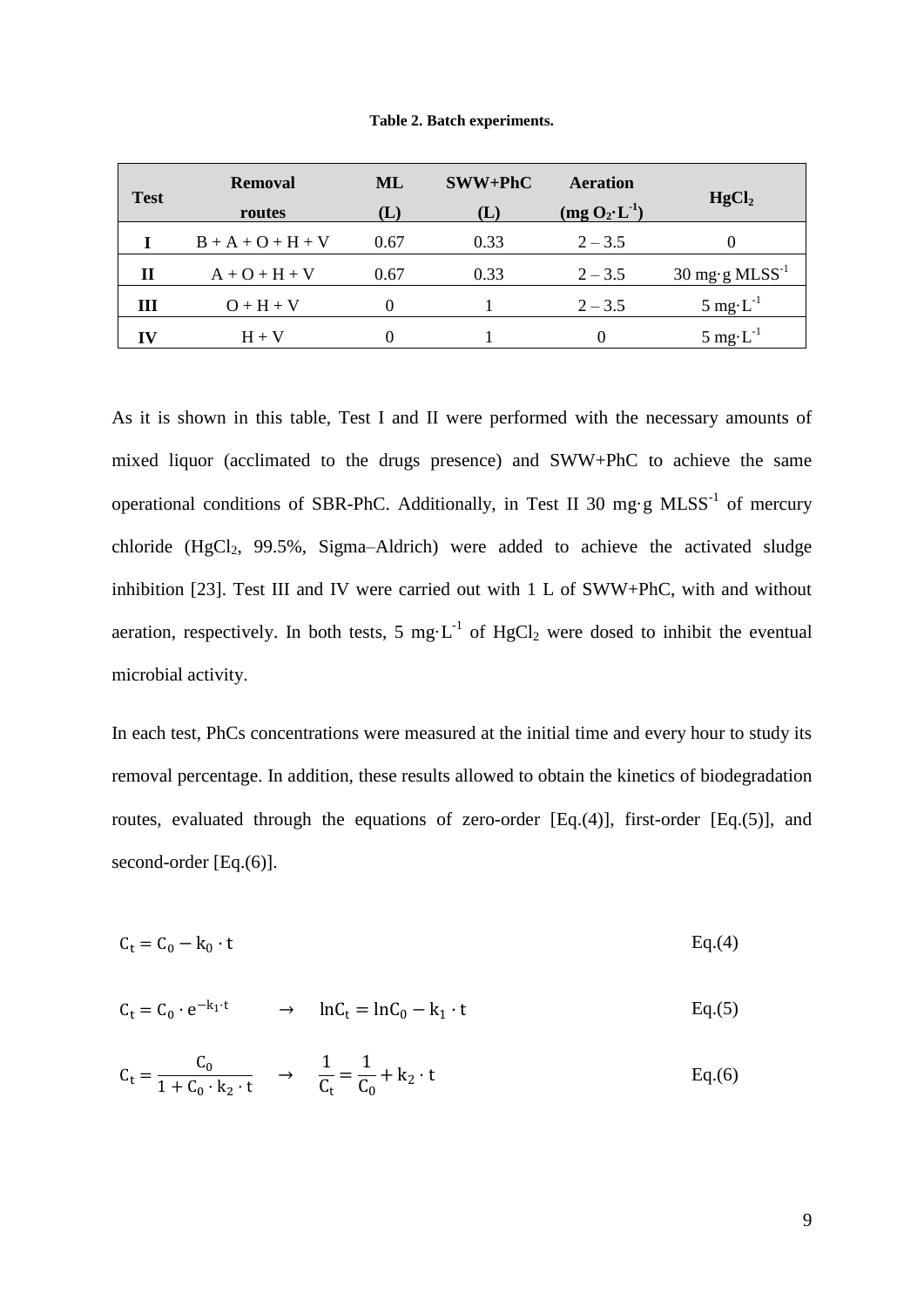where  $C_0$  and  $C_t$  are the concentration measured at initial conditions and at time t;  $k_0$ ,  $k_1$ , and  $k_2$  are kinetic constants.

### **2.4. Analysis**

pH and conductivity were measured with GLP 21+ and GLP 31+ equipment (both from Crison), respectively. Turbidity was analysed using a turbidimeter D-122 from Dinko. COD,  $N_T$ ,  $P_T$  and the others ions were analysed in Spectroquant NOVA 30, using reagent kits from Merck. MLSS and MLVSS were measured according to APHA, 2005 [24].

## *2.4.1. PhC characterisation*

Concentration of caffeine, acetaminophen and ibuprofen were measured by a HPLC from Japan Spectroscopy Corporation (JASCO). All samples were filtered with 0.22  $\mu$ m pore size syringe filter (Labbox) before analysis. Separation of different compounds was carried out by a Kinetex C18 (1.7 µm; 50 mm x 2.1 mm) column from Phenomenex. Caffeine and acetaminophen were analysed by a MD-2018 Photodiode Array detector using the same chromatographic method. Ibuprofen was measured with FP-4020 HPLC Fluorescence detector. The quantification limit for the three PhCs was 20 ppb. Table 3 shows the main conditions of the two established chromatographic methods.

| <b>Detector</b> | <b>Retention</b><br>time<br>(min) | <b>Maximum</b><br>absorption | <b>Flux</b><br>$(mL·min-1)$ | Mobile phase*                               |  |
|-----------------|-----------------------------------|------------------------------|-----------------------------|---------------------------------------------|--|
|                 | ACT; 3.7                          | $230 \text{ nm}$             |                             |                                             |  |
| MD-2018         | CAF; 12.1                         | $270 \text{ nm}$             | 0.8                         | 0-15; 85% $A + 15% B$                       |  |
|                 |                                   |                              |                             | 0-1 min; 70% $A + 30% C$                    |  |
|                 |                                   |                              |                             | 1-9 min; linearly increase up to 60% C      |  |
| $FP-4020$       | <b>IBU</b> ; 11.4                 |                              | 0.7                         | 9-14 min; 40% $A + 60% C$                   |  |
|                 |                                   |                              |                             | 14-15 min; linearly decrease up to 30%<br>C |  |

**Table 3. Chromatographic methods conditions.**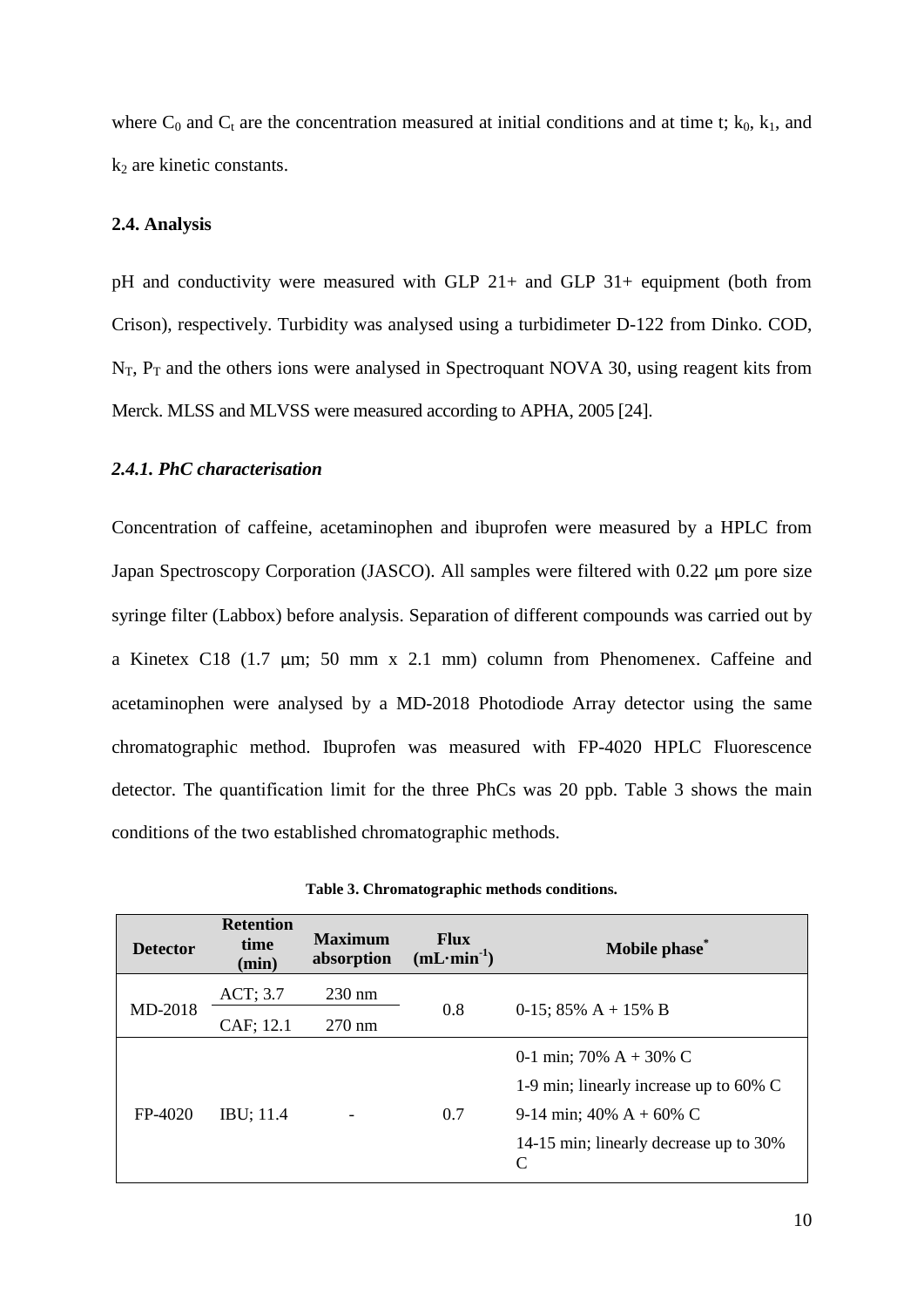(\*) A=1% acetic acid in water; B=1% acetic acid in methanol; C=1% acetic acid in acetonitrile (Panreac).

The effluent samples of SBR-PhC and SBR-PhC+AC were subjected to a concentration procedure to ensure that the concentrations of ACT, CAF and IBU were higher that HPLC quantification limit. This procedure was performed by a solid phase extraction (SPE), following the methodology described by Vona A. et al. [25], to achieve a sample concentrated 500 times from the initial one. The other samples (SWW+PhC and samples of batch experiments) were measured directly.

## *2.4.2. Biomass characterisation*

At the end of the reaction time, 30 mL of ML were centrifuged at 12000 x g. The liquid phase was filtered at 0.45 µm to analyse soluble microbial products (SMP). The solid phase was resuspended with Tris–HCl buffer (same volume of removed liquid) to perform hydrolytic enzymatic activities (MHEA) measurements.

SMPs were evaluated from proteins (BCA method [26]) and carbohydrates (anthrone method [27]) concentrations, since these compounds are the main elements of these substances [28]. Samples were measured in triplicate.

Several methods were applied to obtain MHEA concentrations. Since carbohydrates (25- 50%) and proteins (40-60%) are the main compounds of the wastewater organic fraction [29], it can be considered that phosphatases, glucosidases and proteases are the most relevant hydrolytic activities, which are related to the active biomass [30]. Acid an alkaline phosphatase, α-D-Glucosidase and protease concentrations were analysed according to Goel et al. [31] method. MHEA measurements were normalized according to MLVSS concentration.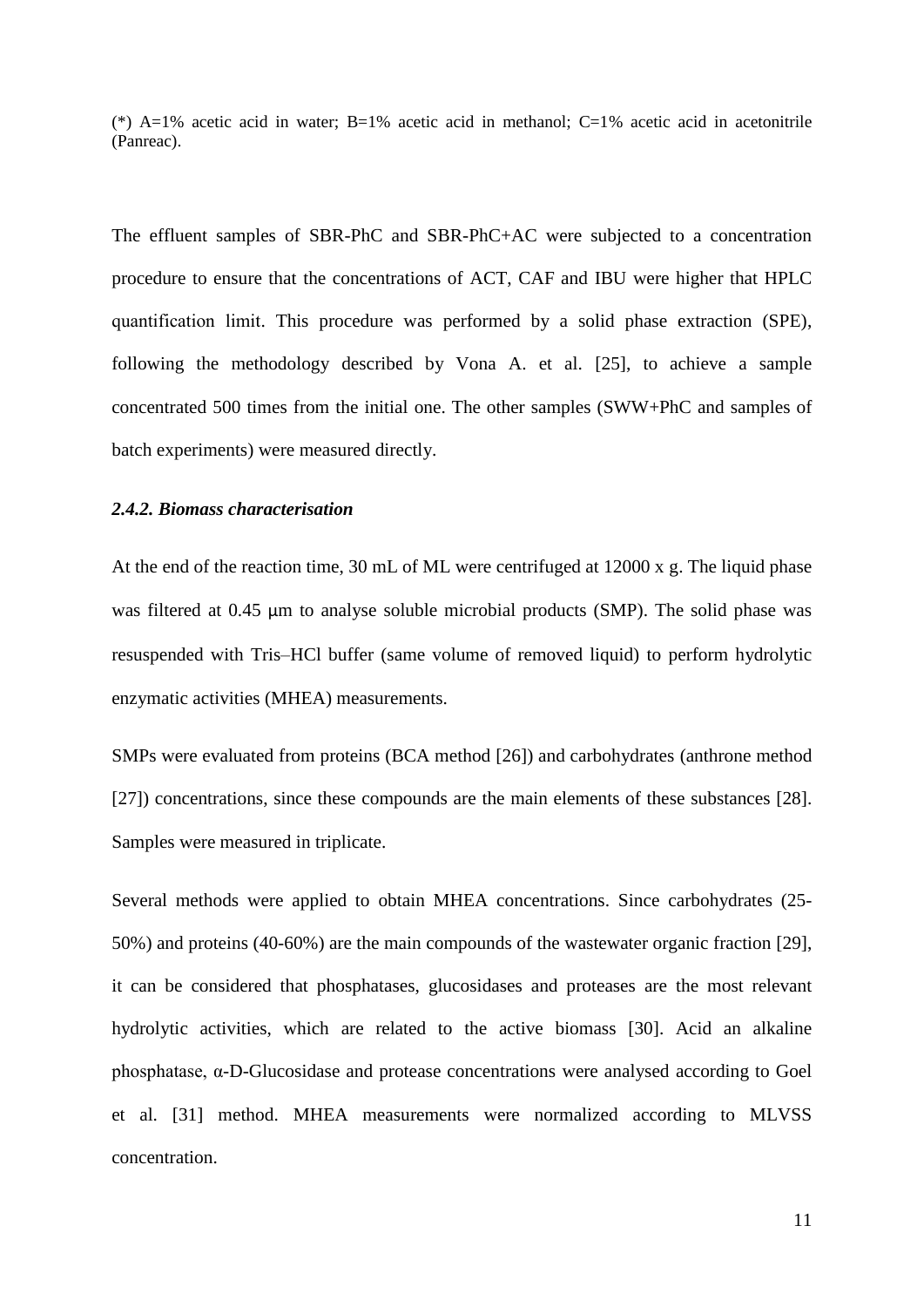Finally, an external laboratory (Iproma Castellón, Spain) performed the extraction of PhCs adsorbed onto activated sludge of SBR-PhC. Each drug was quantified by HPLC analysis. For that, all the sludge of this reactor was dried in an oven at 30ºC until total dryness, in the last operational day. The extraction process was carried out by a solid-liquid extraction through the following methodology: 1) 2 mL of Mili-Q water and 1 g of dried sludge were shaken for 0.5 min in a 15 mL flask; 2) 8 mL of acetonitrile were added, shaking for 0.5 min; 3) 3 g of magnesium sulphate and 0.75 g of sodium acetate trihydrate were added, mixing the sample for 1 min; 4) This sample was centrifuged 12 min at 3900 rpm; 5) Finally, 1 mL of the liquid phase was treated until total dryness, adding then 1 mL of methanol, which was analyzed by HPLC. The quantification limits were 2  $\mu$ g·kg<sup>-1</sup> for ACT and CAF and 5  $\mu$ g·kg<sup>-1</sup> for IBU.

#### *2.4.3. Statistical analysis*

One-way ANOVA analysis (confidence level of 95 %) with Statgraphics Centurion XVII was performed to assess the effects of PhCs and carbon addition on the system. For it, two parameters were calculated: F-ratio and p-value. F-ratio provided information about the differences in the mean of the variances between several groups and the mean of the variances within the groups, so that the higher F-ratio, the greater the difference. In addition, a p-value less than 0.05 indicated that this difference showed a statistical significance and not a random result.

#### **3. RESULTS AND DISCUSSION**

# **3.1. Batch experiments**

Oxidation, hydrolysis and volatilization pathways were negligible for the three PhCs, since a removal percentage for each drug lower than 1.0% was measured in Tests III and IV (data not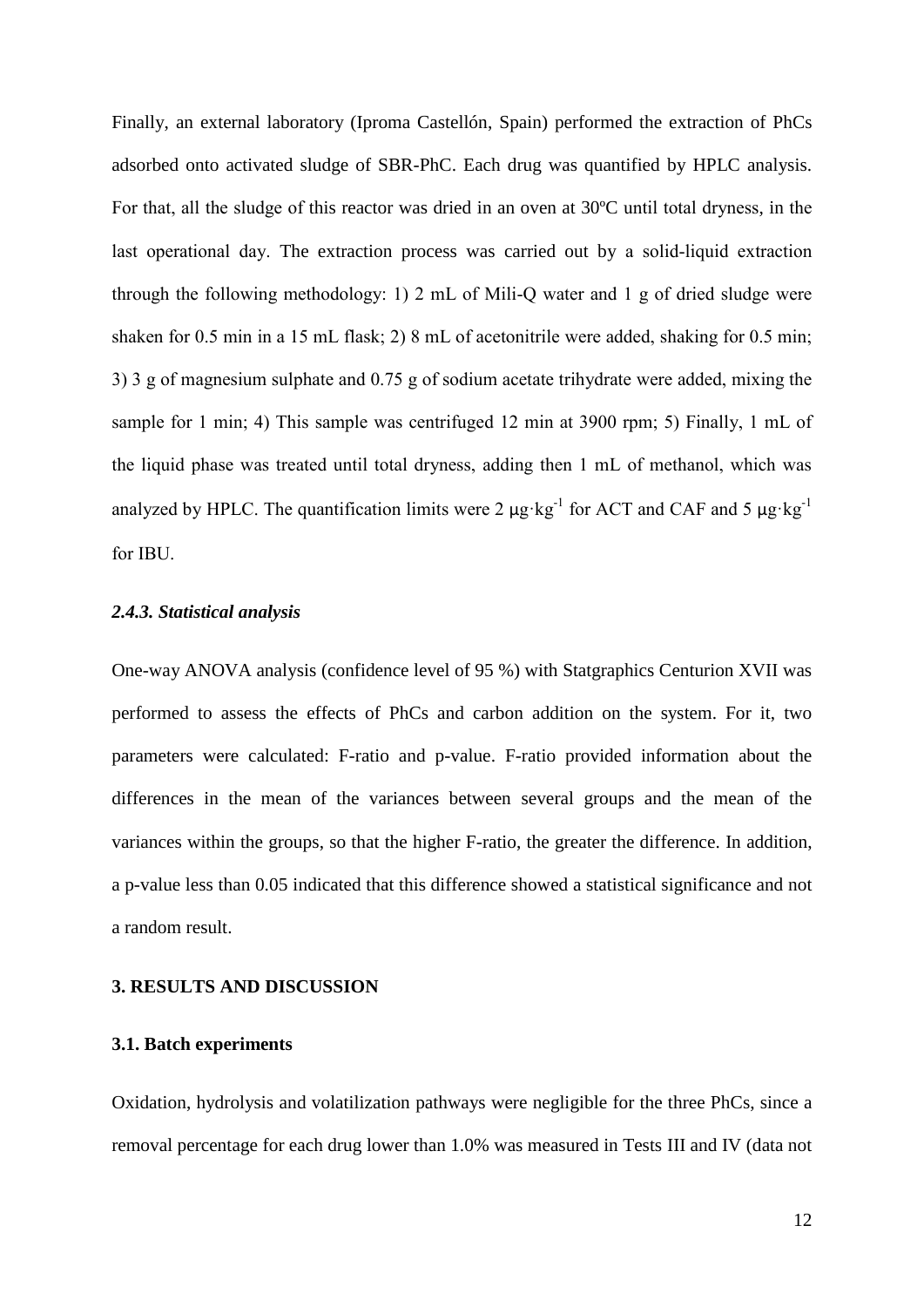shown). These results agree with earlier studies [32,33], where the same behaviour was reported. Conversely, 100% of the three PhCs concentrations were removed in Test I (concentrations were below the quantification limit of HPLC for the three drugs), after 6 h of reaction time. On the other hand, Test II results varied with the analysed PhC. Figure 2 shows the evolution of normalized concentrations  $(C/C_0)$  of each PhC in Test I (left) and Test II (right), throughout the 6 h of experiments.



**Figure 2. Evolution of normalized PhC concentrations during Test I and Test II.** 

Test II illustrates the elimination of drugs by adsorption as the only possible route of PhCs removal, since biomass was inhibited (unlike Test I) and O, H and V routes are negligible. In this Test, ACT was adsorbed on activated sludge after 6 h of reaction time, achieving from the  $5<sup>th</sup>$  hour a concentration below of HPLC quantification limit. However, insignificant adsorption of CAF (1.9%) and IBU (5.6%) was observed at the end of the test. It's important to mention that the removal efficiencies obtained in both drugs from sampling times 4 and 5 hours of could be due to the eventual adsorption of CAF and IBU on the SWW components. These PhC were desorbed at the end of the experiment, probably due to the weakness of the bonds. Similar behavior (unexpected adsorption in some samples taken during batch tests) were also reported by Li and Zhang [32], Fan et al. [34] and Peng et al. [33]. The lower adsorption of CAF and IBU are related by the physicochemical characteristics of drugs and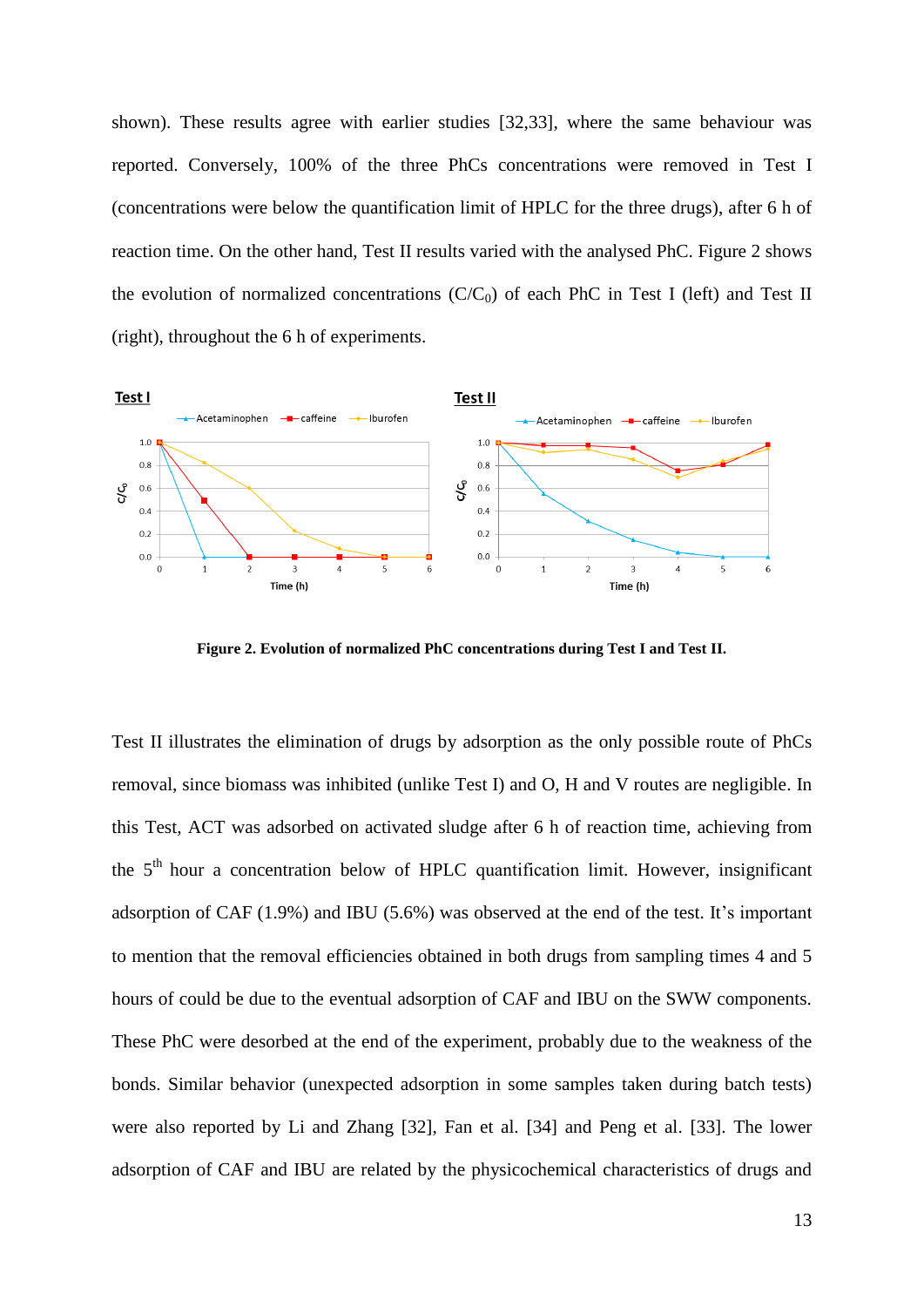activated sludge. Some researchers reported a positive correlation between the octanol–water partition coefficients values (log Kow) and the adsorption removal efficiencies for several PhCs [35,34]. Thus, considering only this parameter, the PhCs sequence that promotes the adsorption process should be  $IBU > ACT > CAF$  (according Table 1), which does not agree with the experimental results. This is because pKa of substances must also be taken into account. It is known that under neutral pH (typical value in the biological reactor of WWTPs), the activated sludge is negatively charged. Under this condition an electrostatic attraction between the sludge and ACT ( $pKa > 7$ ) and an electronic repulsion between the sludge and the negatively charged IBU and CAF ( $pKa < 7$ ) occur. This phenomenon explains the small IBU and CAF concentrations adsorbed on the sludge.

Test I, which include B and A pathways (since O, H and V were negligible as mentioned above), shows that ACT was the fastest drug removed by this route, followed by CAF and IBU. This behaviour has been reported in other works, in which the biological wastewater treatment showed higher removal efficiency for ACT than for CAF [36], and better results for CAF than for IBU [37]. Regarding Figure 2, it can be concluded that IBU was the least biodegradable compound. It can also be seen that ACT was removed faster than CAF, but it should be taken into account that both B and A routes contributed to ACT elimination, while only B route was responsible for CAF removal. Thus, it cannot be possible to know which of these two substances was the most biodegradable.

Due to the fast removals of ACT and CAF in Test I, biodegradation kinetic of both PhCs could not be calculated. The experimental results for IBU (in the first 4 h of reaction in which concentration was higher than 0) showed a better correlation with zero order kinetics, as it can be seen when comparing the  $R^2$  of the three kinetic equations:

Zero – order: 
$$
C_t = 0.577 + 0.136 \cdot t
$$
  $R^2 = 0.982$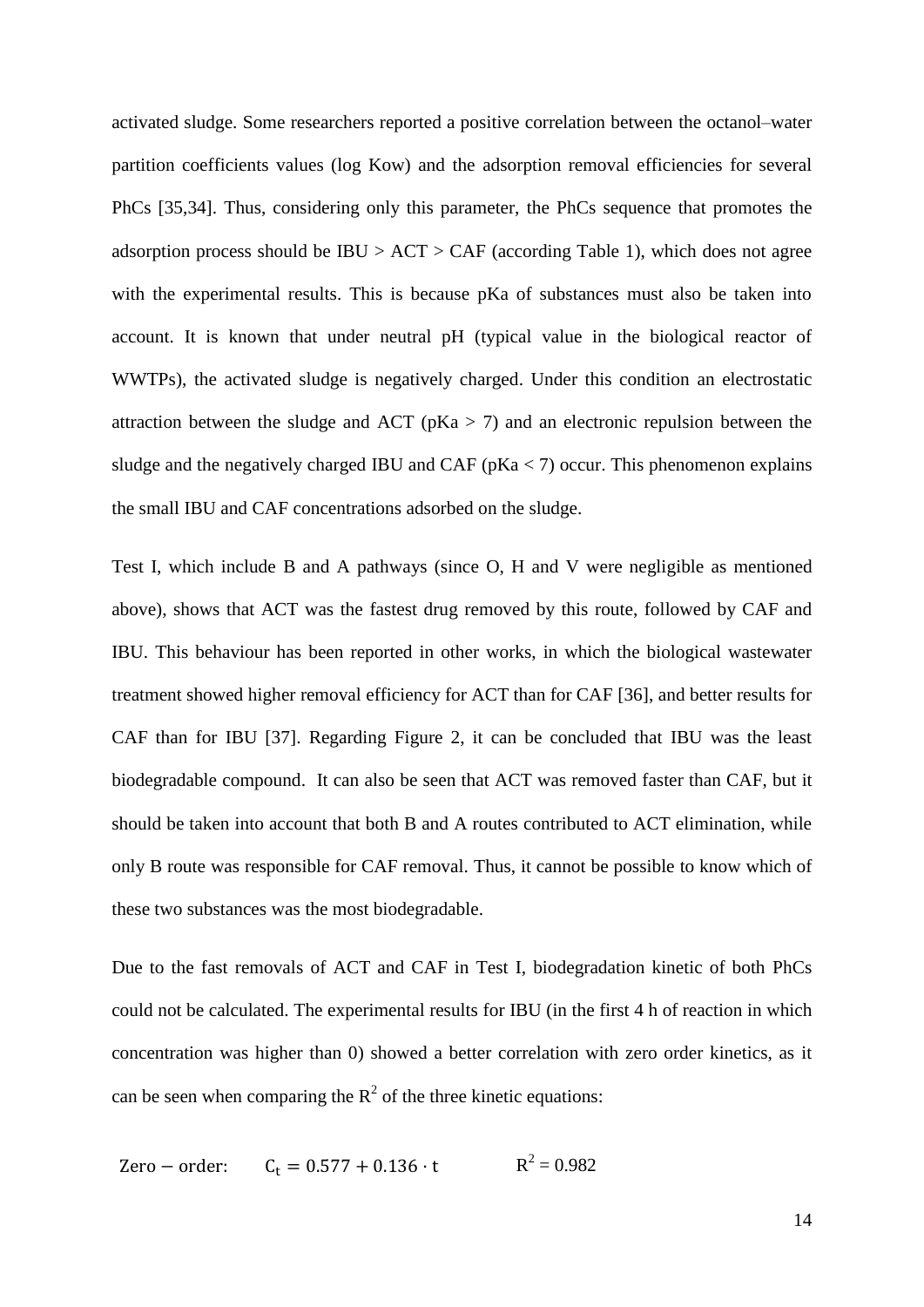First – order: 
$$
lnC_t = ln(0.784) + 0.649 \cdot t
$$
  $R^2 = 0.900$   
Second – order:  $\frac{1}{C_t} = \frac{1}{-0.433} + 5.065 \cdot t$   $R^2 = 0.708$ 

However, other researchers reported that IBU biodegradation with activated sludge was correlated with a first-order kinetic, after a test of 50 h in both cases. At the final of the experiment Min et al. [22] achieved a removal of 97.9%, while Peng et al. [33] reported 32.8%. In these works, it is unclear whether the sludge was previously adapted to PhCs presence, which could explain the wide difference between reported results.

## **3.2. Biological treatment**

## *3.2.1. Effluent characteristics*

Table 4 shows the average values for effluent parameters of each reactor and the one-way ANOVA analysis results (F-ratio and p-value) both calculated for the 35 experimental days, which were performed for all the parameters when the reactors are taken as a factor.

| <b>Effluent parameter</b>         | <b>SBR-B</b>      | <b>SBR-PhC</b>    | $SBR-PhC+AC$      | <b>F</b> -ratio | p-value |
|-----------------------------------|-------------------|-------------------|-------------------|-----------------|---------|
| pH                                | $7.3 \pm 0.3$     | $7.3 \pm 0.3$     | $7.6 + 0.2$       | 5.92            | 0.0055  |
| Conductivity $(mS \cdot cm^{-1})$ | $1.20 \pm 0.09$   | $1.27 \pm 0.09$   | $1.27 \pm 0.15$   | 1.25            | 0.2978  |
| Turbidity (NTU)                   | $0.062 \pm 0.022$ | $0.179 \pm 0.326$ | $0.044 \pm 0.015$ | 3.96            | 0.0279  |
| $COD \, (mg \cdot L^{-1})$        | $35.3 \pm 7.6$    | $64.9 \pm 17.5$   | $37.3 \pm 27.2$   | 4.79            | 0.0224  |
| $N_T(mg \cdot L^{-1})$            | $46.4 \pm 7.5$    | $42.8 \pm 5.2$    | $40.7 + 14.6$     | 0.89            | 0.4284  |
| $N-NH_4^+(mg \cdot L^{-1})$       | $\approx$ 0       | $\approx 0$       | $7.5 \pm 10.6$    | 1.65            | 0.2274  |
| $N-NO_3$ (mg·L <sup>-1</sup> )    | $39.3 \pm 7.8$    | $35.9 \pm 5.8$    | $24.6 + 17.0$     | 2.43            | 0.1240  |
| $P_T$ (mg·L <sup>-1</sup> )       | $8.2 \pm 2.1$     | $8.3 \pm 1.3$     | $6.2 \pm 0.8$     | 1.36            | 0.2843  |
| $P-PO43-(mg·L-1)$                 | $7.8 \pm 2.6$     | $7.5 \pm 2.2$     | $6.1 \pm 1.4$     | 0.90            | 0.4286  |

**Table 4. Statistical results for effluent parameters of SBR-B, SBR-PhC and SBR-PhC+AC for 35 experimental days.**

It can be observed a statistical significance for pH, turbidity and COD. Observing the Tukey diagrams for both pH and turbidity parameters presented in Figure 3, it can be seen that in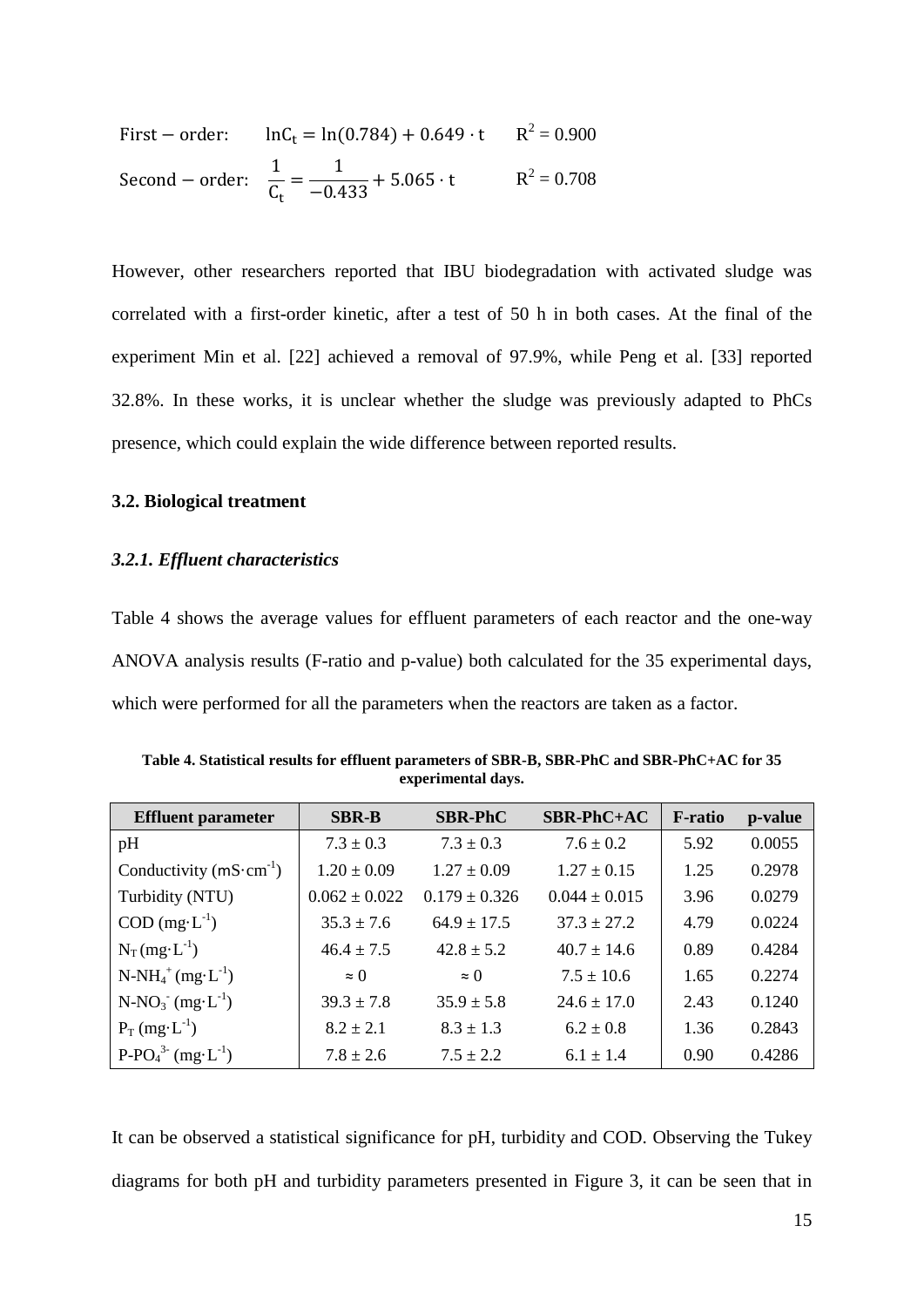SBR-PhC+AC higher pH and lower turbidity than in the other two reactors were achieved during the 35 experimental days.



**Figure 3. Tukey diagram for pH (figure a) and turbidity (figure b).**

The higher pH in this reactor can be due because MG1050 has more affinity for acidic compounds, as a consequence of the alkaline character of this carbon. Regarding turbidity values, the adsorption capacity of colloidal particles on the carbons is known [38,39]. In this way, as expected, this parameter was lower in SBR-PhC+AC.

Concerning COD values, Figure 4 shows its evolution in each reactor during the experimental procedure. In this graph it can be seen that after drugs dosage the initial effluents COD values were similar in all the reactors (the average value of three reactors in  $5<sup>th</sup>$  day was  $46.3 \pm 7.6$  $mg \cdot L^{-1}$ ).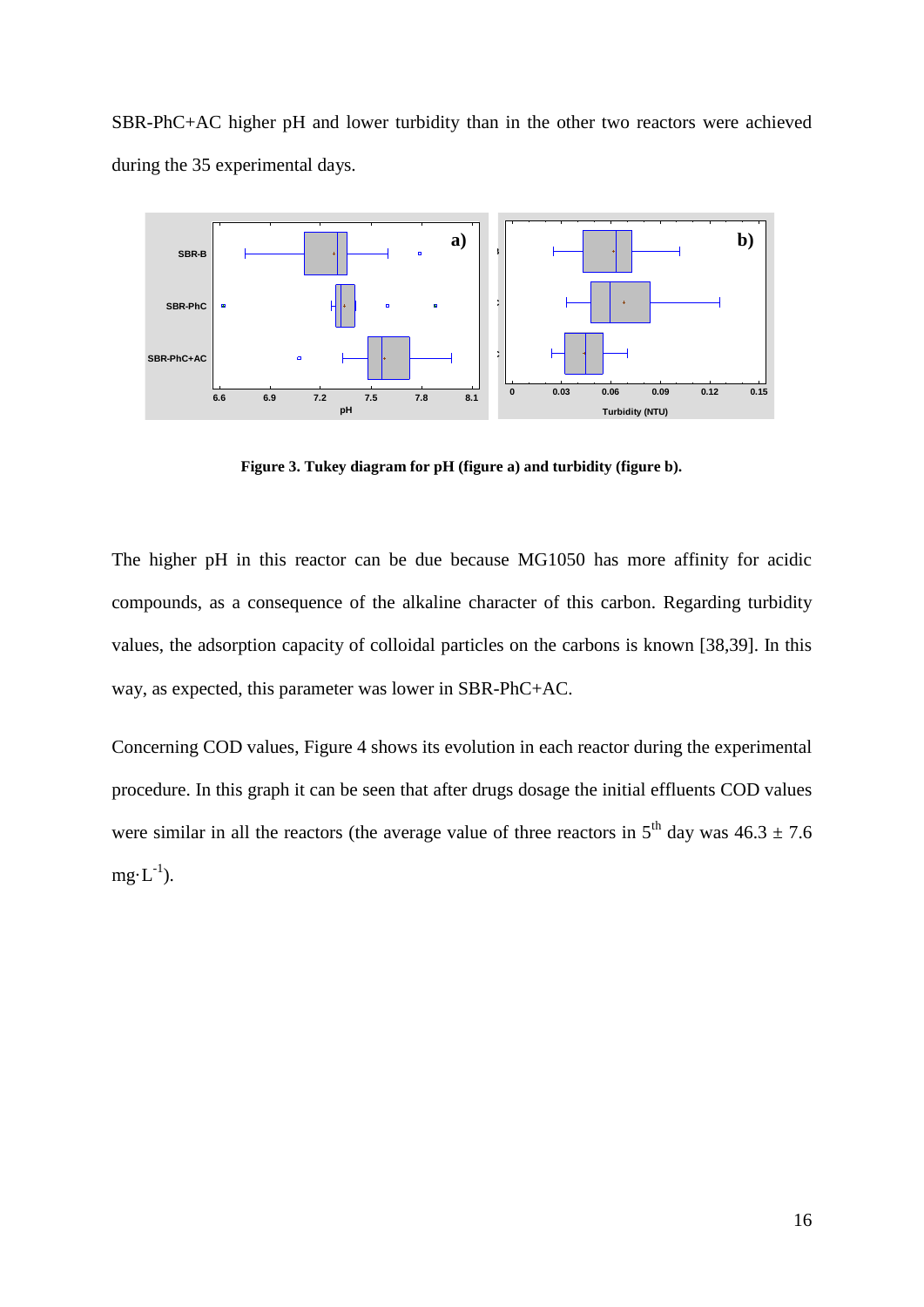

**Figure 4. Effluent COD evolution of SBRs. Vertical line indicates the day in which PhC and AC were added.**

However, after two days of ACT, CAF and IBU presence, a lower organic matter removal performance was observed in SBR-PhC and SBR-PhC+AC, resulting in an increase of effluent COD in the 7<sup>th</sup> day up to 99.1 and 97.0 mg·L<sup>-1</sup>, respectively. From 10<sup>th</sup> day on, the effluent COD of both reactors decreased reaching a stable value. The average value in the three reactors from this day until the end of the experiment were  $33.8 \pm 7.4$ ,  $62.8 \pm 4.7$  and  $22.8 \pm 4.6$  mg·L<sup>-1</sup> in the reactors B, PhC and PhC+CA, respectively. Thus, after the initial impact of PhCs on the two systems, a rapid biomass adaptation was observed. This adaptation was not complete in SBR-PhC since the initial organic removal yield was not recovered. On the contrary, the addition of MG1050, and the methodology followed to replace it on the reactor, resulted in an improvement of treatment, achieving lower COD concentrations than that obtained in SBR-B.

Finally, in Table 5 ACT, CAF and IBU concentrations both in feed solutions and in treated effluents of SBR-PhC and SBR-PhC+AC are presented.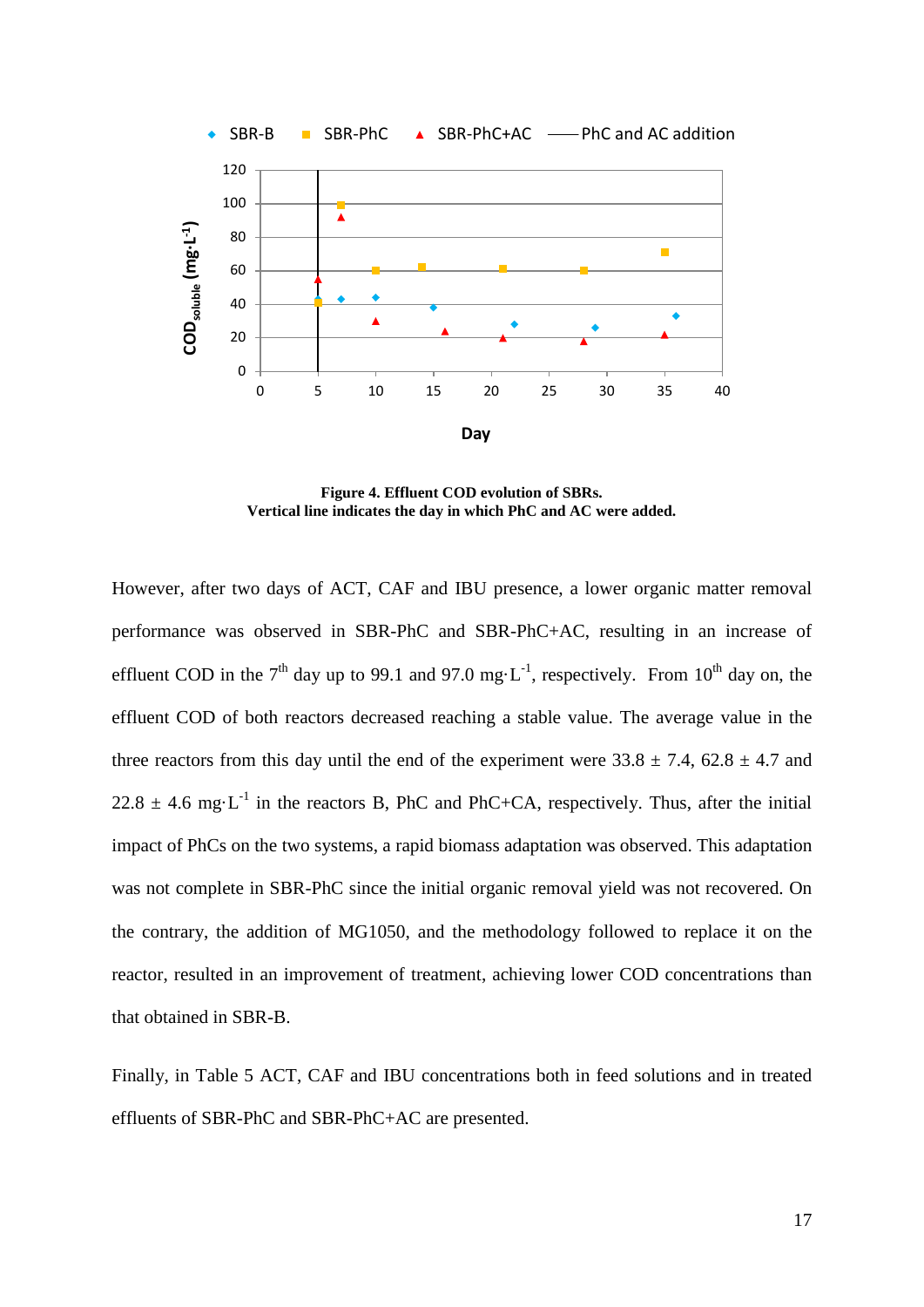|               |     | Feed concentrations $(mg \cdot L^{-1})$ |                                                |                  |  |  |
|---------------|-----|-----------------------------------------|------------------------------------------------|------------------|--|--|
| <b>Sample</b> | Day | Acetaminophen                           | <b>Caffeine</b>                                | <b>Ibuprofen</b> |  |  |
| SBR-PhC       | 5   | 2.05                                    | 2.07                                           | 2.09             |  |  |
| $SBR-PhC+AC$  |     | 2.02                                    | 2.09                                           | 2.06             |  |  |
|               |     |                                         | Effluent concentrations $(\mu g \cdot L^{-1})$ |                  |  |  |
| <b>Sample</b> | Day | Acetaminophen                           | <b>Caffeine</b>                                | <b>Ibuprofen</b> |  |  |
|               | 7   | n.d                                     | 0.33                                           | 5.14             |  |  |
| SBR-PhC       | 21  | n.d                                     | 0.60                                           | 3.12             |  |  |
|               | 35  | n.d                                     | 0.67                                           | 2.26             |  |  |
|               | 7   | n.d                                     | n.d                                            | 1.13             |  |  |
| $SBR-PhC+AC$  | 21  | n.d                                     | n.d                                            | n.d              |  |  |
|               | 35  | n.d                                     | n.d                                            | n.d              |  |  |

**Table 5. PhC concentrations.**

n.d: not detected

As it can be seen, ACT presented the best removal results in both reactors. This behaviour was expected according to batch experiments performed, in which ACT presented the fastest removal values due to the joint biodegradation and adsorption pathways, achieving values below the quantification limit. Regarding CAF and IBU concentrations in effluent of SBR-PhC, it can be observed that both drugs were detected on effluents samples, in which IBU removal was lower than that obtained for CAF. This behaviour also agreed with the batch experiments results, since in Test I CAF was removed faster than IBU. Regarding MG1050 effect, excepting IBU presence in the first analysis of effluent, it can be concluded that ACT and IBU that were not eliminated biologically were removed by carbon adsorption, achieving an effluent free of target drugs.

## *3.2.2. Biomass characteristics*

# *3.2.2.1. Sludge production*

PhCs presence affected the sludge production as it can be shown in Figure 5.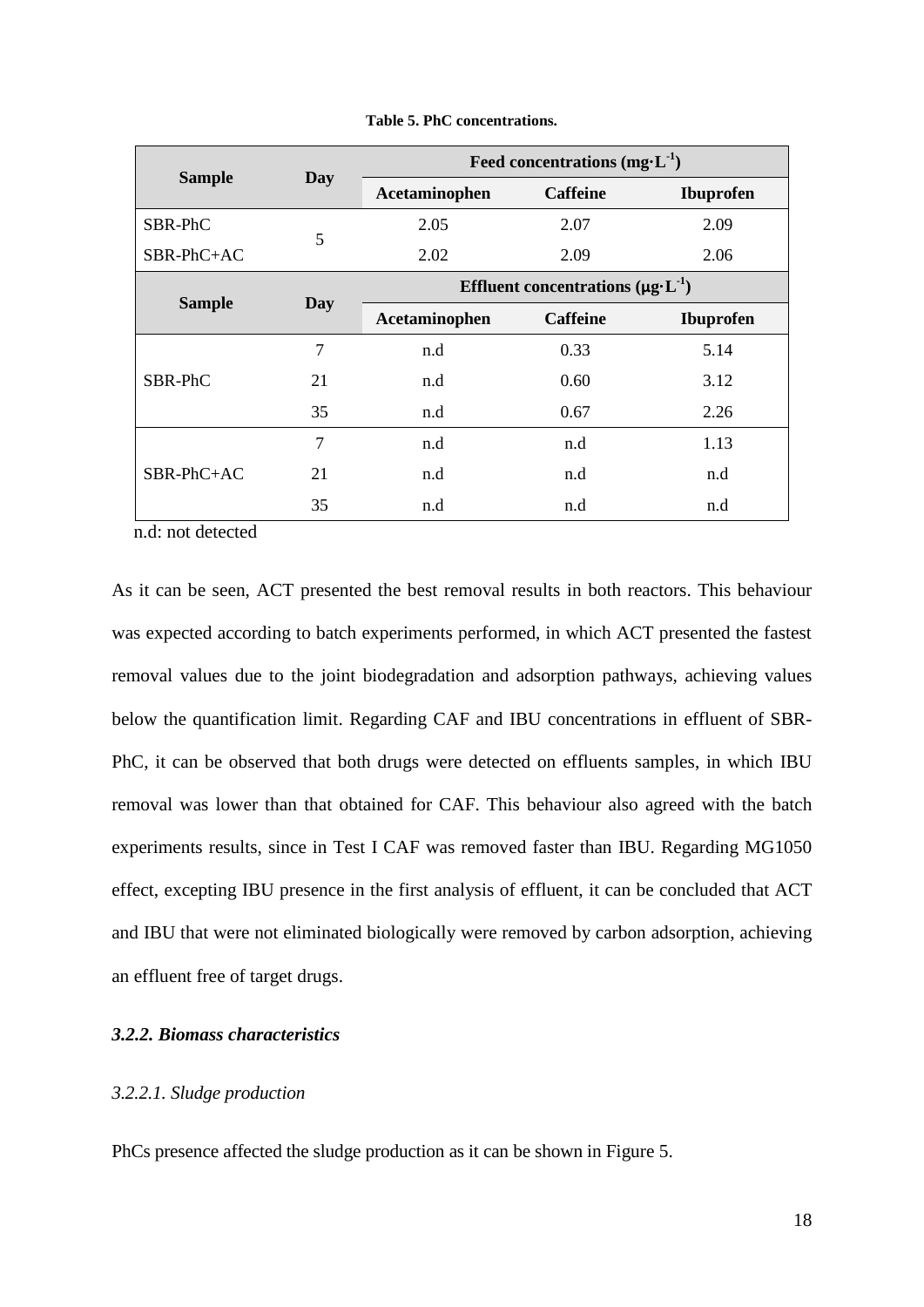

**Figure 5. Evolution of sludge production of SBRs. Vertical line indicates the day in which PhCs and AC were added.**

Throughout the experiment, the evolution of  $X_{i-i}$  in SBR-B was stable, achieving a  $\Delta X$  of 0.91  $\pm$  0.13 mg·d<sup>-1</sup>. However, PhCs dosage resulted in an initial increase of this parameter in SBR-PhC+AC, reaching 2.00 mg $\cdot d^{-1}$  in the 6<sup>th</sup> day. From this day on, sludge production decreased progressively until the last period (between 23 to 35 days), in which  $X_{i-i}$  reached more stable values, as it can be seen in Figure 5, achieving a  $\Delta X$  value of  $0.75 \pm 0.24$  mg·d<sup>-1</sup> in the last 12 days. In SBR-PhC a progressive decrease of sludge growth was observed between the initial PhCs dosage until 16<sup>th</sup> day, due to partial biomass inhibition. From this day,  $\Delta X$  reached a more stable value (0.67  $\pm$  0.15 mg·d<sup>-1</sup>). Thus, similar  $X_{i-j}$  values were achieved in the three reactors at the end of the experiment. This behaviour was reflected in the one-way ANOVA results, achieving a statistical significance when  $X_{i-1}$  of the three reactors were evaluated in the entire experiment (F-ratio = 3.51; p-value =  $0.0419$ ), meanwhile no significance was achieved between in the last 12 days (F-ratio  $= 0.77$ ; p-value  $= 0.4900$ ). The differences achieved on the sludge production drove to different sludge retention times in each reactor. Taking into account the last stable period of 12 days, SRT were 18.8 days in SBR-PhC and 18.4 days in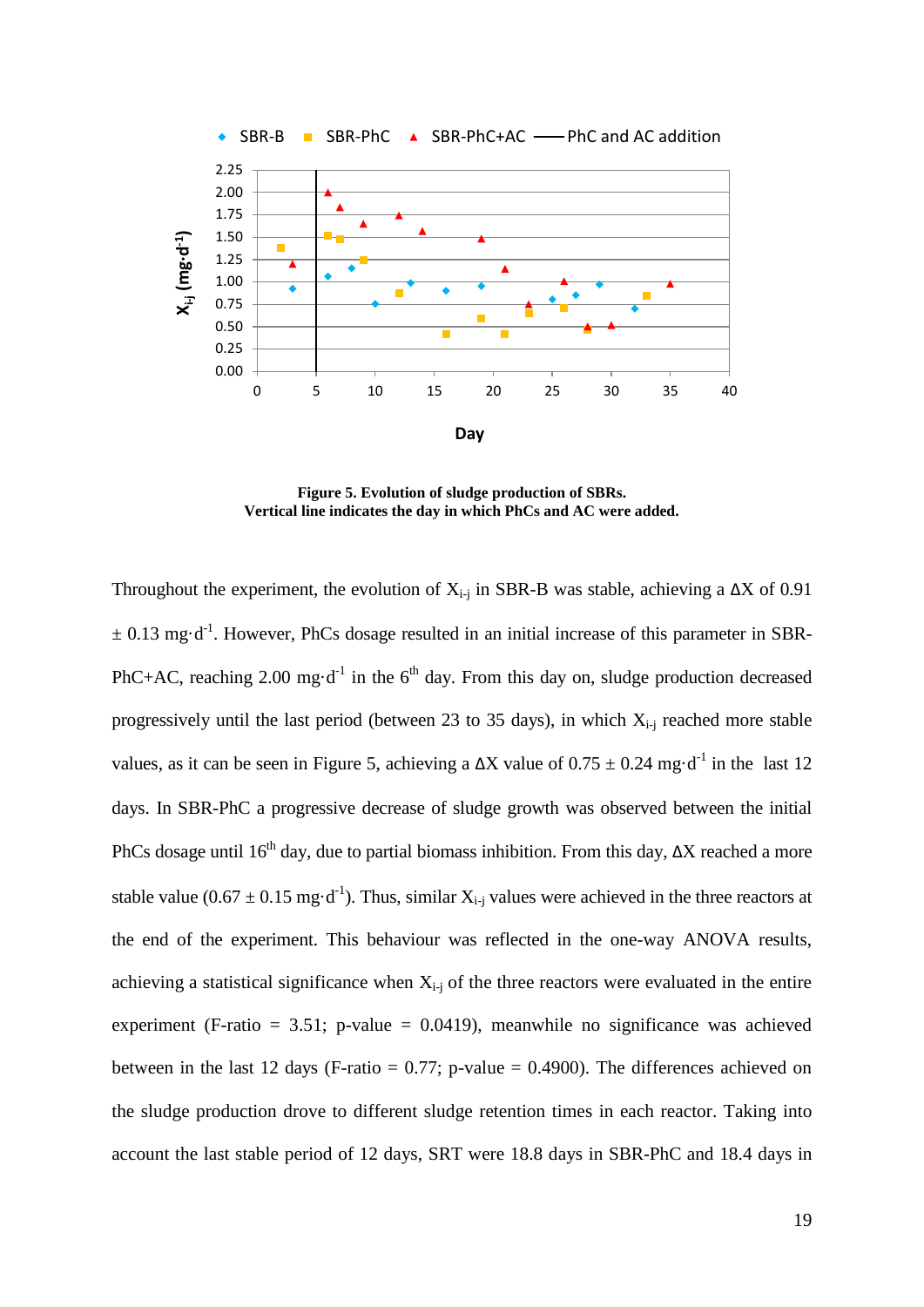SBR-PhC+AC. Meanwhile, in SBR-B the sludge retention time was 13.1 days (calculated from the total of experiment).

#### *3.2.2.2. Soluble microbial products*

Figure 6 shows the evolution of SMP (as sum of proteins and carbohydrates) in each reactor.



**Figure 6. SMP concentration in SBR-PhC and SBR-PhC+AC. SMP are plotted as the sum of proteins (Prot) and carbohydrates (Carb) concentrations in each reactor.** 

It can be observed that, in general terms, the highest SMP concentrations were achieved in SBR-PhC, with an average value of  $19.0 \pm 1.6$  mg $\cdot$ L<sup>-1</sup>. Thus, it can be concluded that PhCs increased this parameter by 26.3%, since the average value of SMP concentrations in SBR-B was  $14.0 \pm 1.1$  mg·L<sup>-1</sup>. It should be commented that anomalous values in the first two samples of SBR-PhC+AC were observed, which were not related to PhCs dosage or AC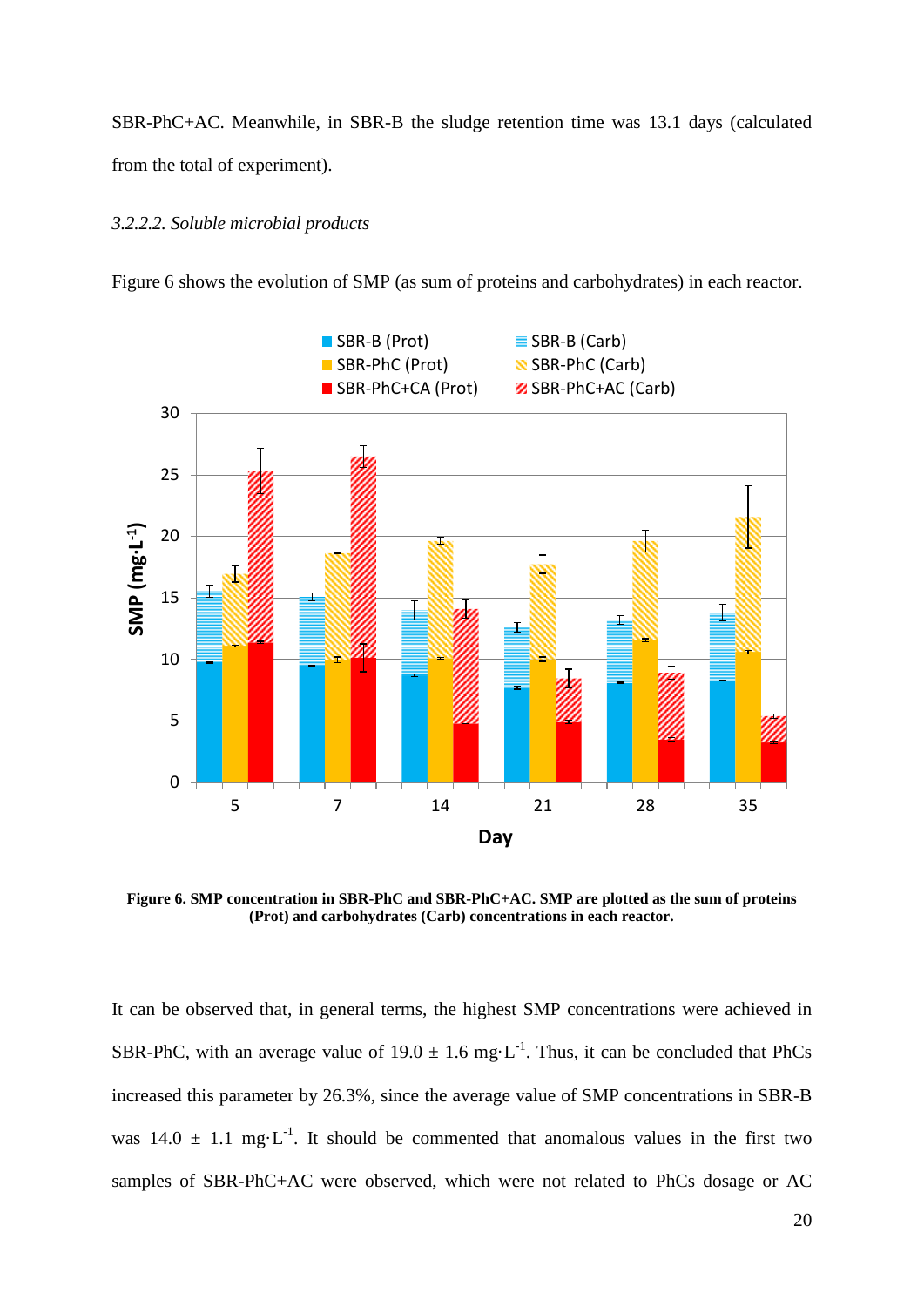presence, since the sample analysed in  $5<sup>th</sup>$  day was taken prior to addition. Taken into account SMP from  $7<sup>th</sup>$  day, it can be observed that in SBR-PhC+AC the lowest values of SMP (9.2  $\pm$ 3.6 mg $\cdot L^{-1}$ ) were measured, as expected, since activated carbon has the capacity to adsorb these substances [40]. However, no stable value was achieved. This behaviour can be related to the methodology followed to replace the activated carbon removed in the sludge withdrawals. In this way, on the days 12, 19, 26 and 33 (two days before SMP analysis), 0.17, 0.25, 0.26 and 0.50 g·L<sup>-1</sup> of fresh activated carbon were added into the reactor, respectively, to maintain the target concentration of 1.5  $g \cdot L^{-1}$ . Thus, a direct correlation between the added fresh activated carbon amounts and the SMPs removal was observed.

### *3.2.2.3. Microbial hydrolytic enzymatic activities*

Regarding MHEA analysis, in Figure 7 the evolution of acid an alkaline phosphatase, α-Dglucosidase and protease in each reactor is presented. In this figure, it can be seen that all the MHEA remained stable throughout the experimental period. However, both phosphatases and  $\alpha$ -D-glucosidase concentrations increased in 7<sup>th</sup> day in SBR-PhC+AC. From this day on, a progressive decrease was observed. On the contrary, a little increase of protease activity was observed in the entire experiment. Several researchers reported a direct correlation between active biomass and both phosphatases and  $\alpha$ -D-glucosidase activities and a negative correlation with protease [29,30]. Comparing biomass growth evolution (Figure 5) with MHEA values in SBR-PhC+AC it can be seen that these correlations were fulfilled. This behaviour was also observed in SBR-PhC, except for some anomalous values in acid phosphatase on day 21. This value was related with orthophosphate available for the microorganisms. In SBR-PhC the average value of  $P$ -PO<sub>4</sub><sup>-3</sup> was 7.5 mg·L<sup>-1</sup> (table 4), but in  $21<sup>st</sup>$  day its concentration was 4.9 mg·L<sup>-1</sup>. Thus, phosphatase activity of the microorganisms increased to generate orthophosphate available for their metabolic processes.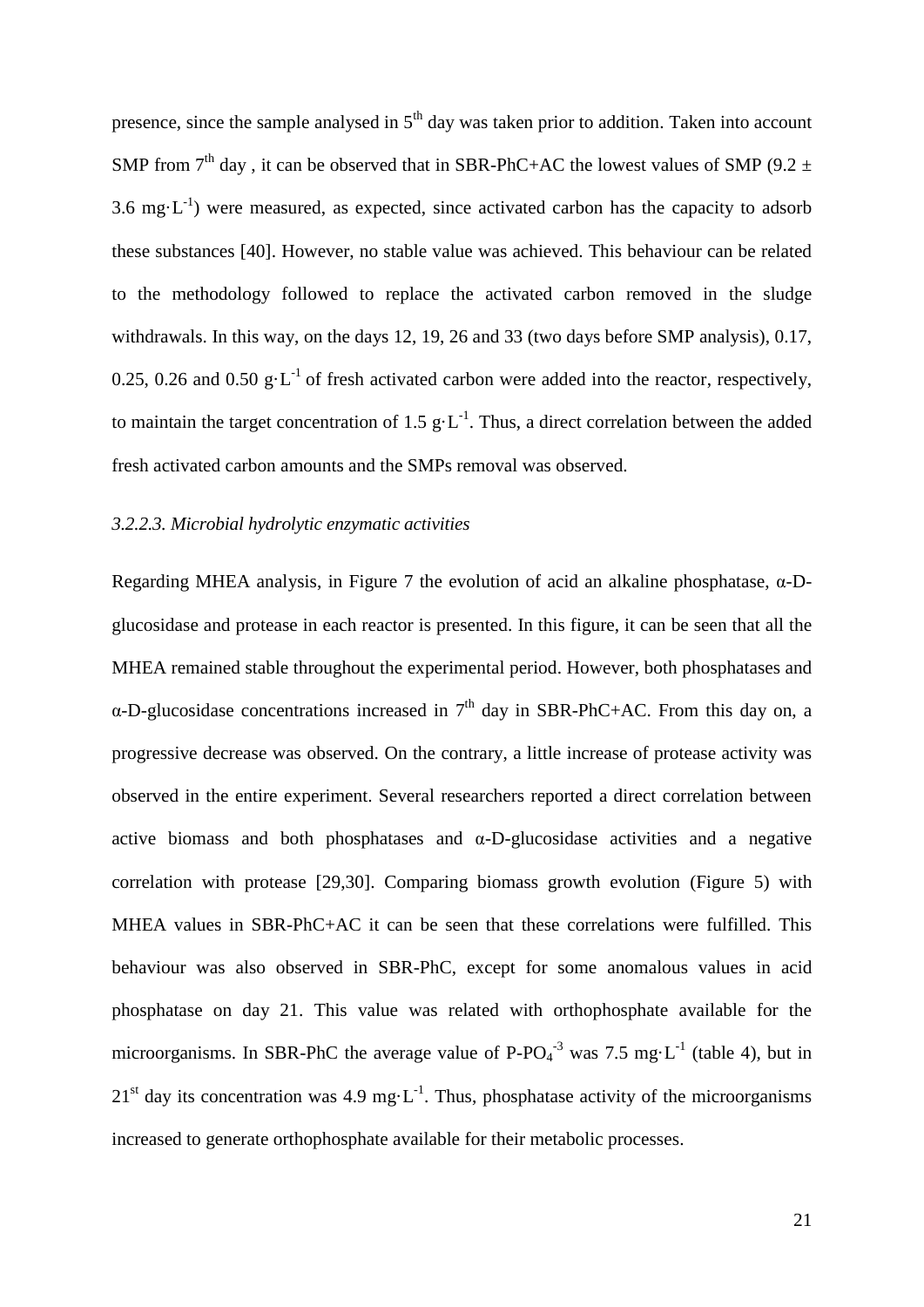

**Figure 7. Evolution of four MHEA in SBRS. Vertical line indicates the day in which PhCs and AC were added.**

### *3.2.2.4. PhCs adsorbed on mixed liquor*

Finally, PhCs adsorbed on activated sludge of SBR-PhC were analyzed. After 30 days of drugs dosage, ACT and CAF were lower than quantification limit (2  $\mu$ g·kg<sup>-1</sup>). These results agreed with those expected for CAF, because batch experiments showed a low capacity of the sludge to remove this drug by adsorption. However, it would be expected that a part of ACT had been adsorbed on sludge. This fact can be due to the high biodegradability of this compound. In this way there are two possible explanations: biodegradation is so fast that adsorption does not happen or adsorption was firstly carried out and there was a subsequent biodegradation on the sludge floc. Regarding IBU analysis, 25.2 µg of IBU for each kg of dried sludge was detected. Taken into account the sludge amount analysed, the sludge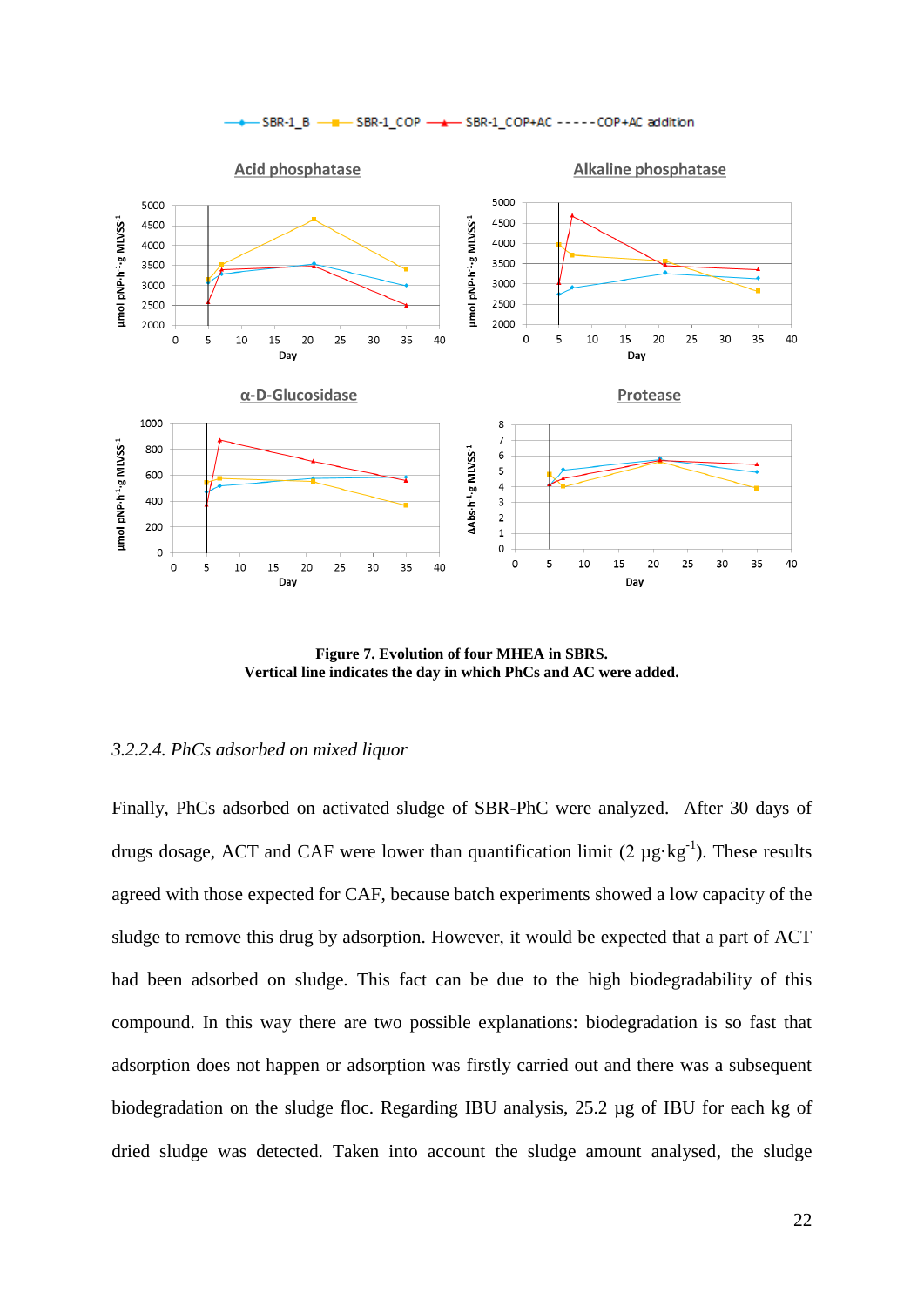withdrawals performed and the total IBU amount added into the reactor, only 0.0002% of this drug was adsorbed.

## **4. CONCLUSIONS**

In this work the elimination of ACT, CAF and IBU, in a concentration of 2 mg $\cdot$ L<sup>-1</sup>, through five possible routes of removal during biological treatment with activated sludge system have been studied. Hydrolysis, oxidation and volatilization pathways were negligible after 6 h of reaction time. Adsorption route was only significant for ACT, which was adsorbed completely after 5 h of reaction, while only 1.9% of CAF and 5.6% of IBU were adsorbed. IBU was the least biodegradable compound.

On the other hand, a combined system that includes biological treatment by activated sludge plus adsorption with carbon was proposed to treat wastewaters which contain the three target drugs. The experiments carried out during 35 days showed that PhCs affected the organic matter removal performance increasing 46.2% effluent COD values, while combined system reduced it 32.5%. Additionally, PhCs presence also increased SMP concentrations by 26.3% and turbidity by 65.4%;meanwhile the combined system reduced both parameters comparing with the reactor working without PhCs. Regarding PhCs removal, combined system achieved an effluent free in target drugs, while small amounts of CAF and IBU were detected when biological treatment was carried out without activated carbon.

Finally, it can be concluded that the combined system proposed in this work generated an effluent free of PhCs, which in addition had higher quality that achieved in a conventional activated sludge treatment. In this way, this hybrid process is strongly recommended for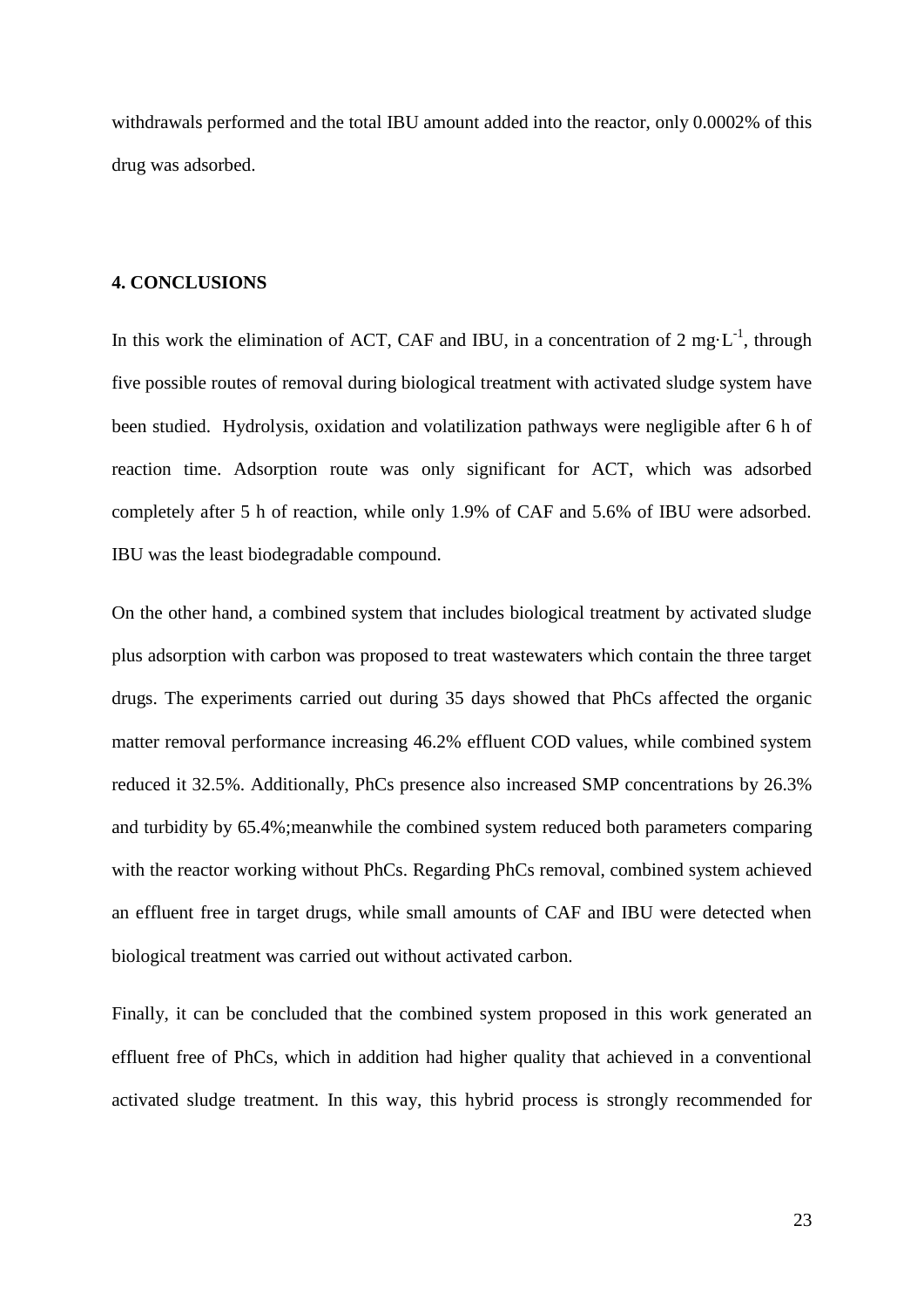upgrading the WWTPs for PhCs removal, in view of the new regulations expected in the next future.

# **Acknowledgements**

This work was supported by Spanish grants AICO/2018/292 of the Generalitat Valenciana.

## **References**

- [1] M. Pan, L.M. Chu, Transfer of antibiotics from wastewater or animal manure to soil and edible crops, Environ. Pollut. 231 (2017) 829–836. doi:10.1016/j.envpol.2017.08.051.
- [2] QuintilesIMS, Global Medicines Use in 2020, Outlook Implic. (2015) 9–21.
- [3] A.B.A. Boxall, The environmental side effects of medication; How are human and veterinary medicines in soils and water bodies affecting human and environmental health?, EMBO Rep. 5 (2004) 1110–1116. doi:10.1038/sj.embor.7400307.
- [4] J.L. Santos, I. Aparicio, M. Callejón, E. Alonso, Occurrence of pharmaceutically active compounds during 1-year period in wastewaters from four wastewater treatment plants in Seville (Spain), J. Hazard. Mater. 164 (2009) 1509–1516. doi:10.1016/j.jhazmat.2008.09.073.
- [5] C.F. Couto, L.C. Lange, M.C.S. Amaral, Occurrence, fate and removal of pharmaceutically active compounds (PhACs) in water and wastewater treatment plants—A review, J. Water Process Eng. 32 (2019) 100927. doi:10.1016/j.jwpe.2019.100927.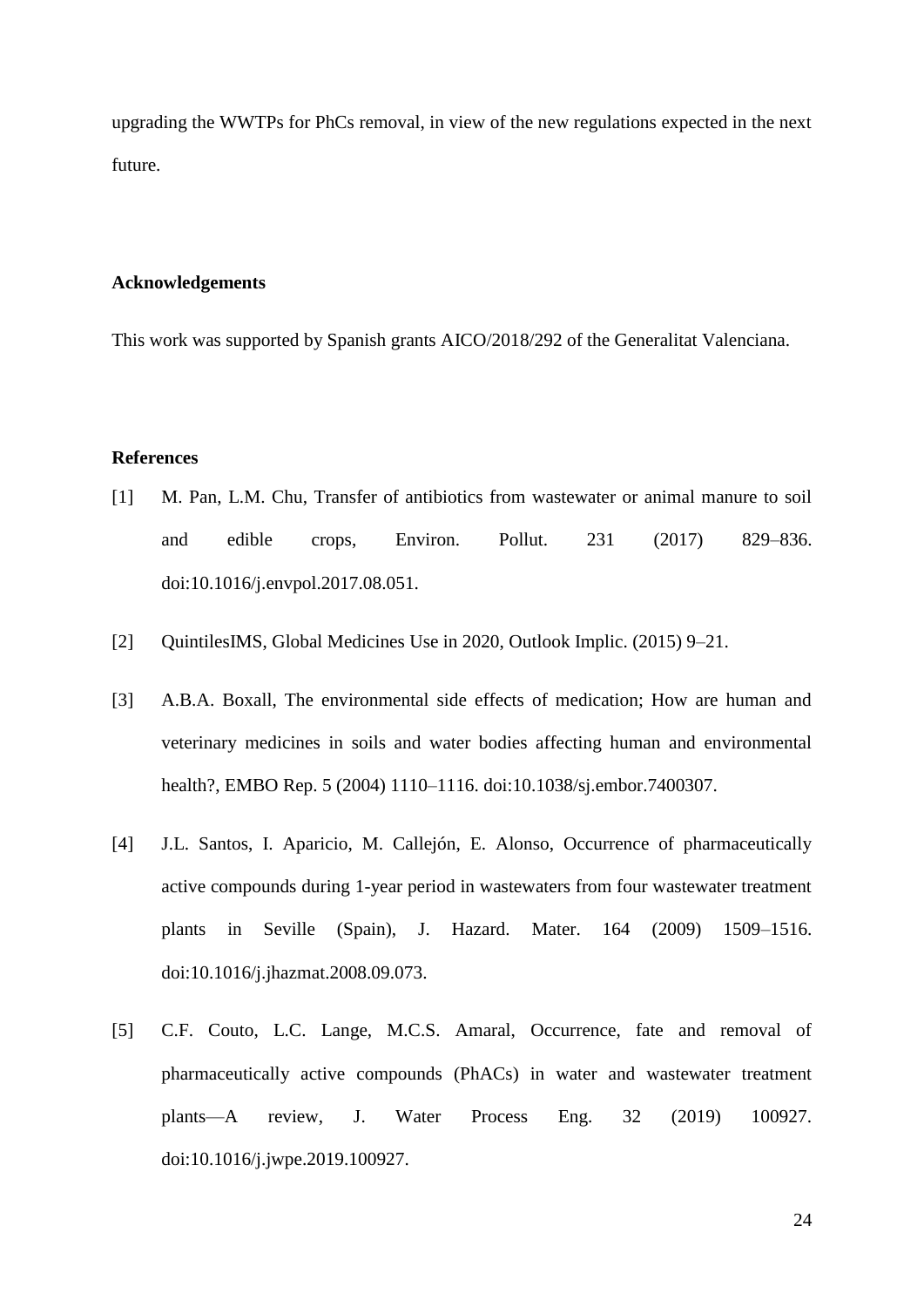- [6] L. Palli, F. Spina, G.C. Varese, M. Vincenzi, M. Aragno, G. Arcangeli, et al., Occurrence of selected pharmaceuticals in wastewater treatment plants of Tuscany: An effect-based approach to evaluate the potential environmental impact, Int. J. Hyg. Environ. Health. 222 (2019) 717–725. doi:10.1016/j.ijheh.2019.05.006.
- [7] M. Hampel, E. Alonso, I. Aparicio, J.E. Bron, J.L. Santos, J.B. Taggart, et al., Potential physiological effects of pharmaceutical compounds in Atlantic salmon (Salmo salar) implied by transcriptomic analysis, Environ. Sci. Pollut. Res. 17 (2010) 917–933. doi:10.1007/s11356-009-0282-6.
- [8] H. Ericson, G. Thorsén, L. Kumblad, Physiological effects of diclofenac, ibuprofen and propranolol on Baltic Sea blue mussels, Aquat. Toxicol. 99 (2010) 223–231. doi:10.1016/j.aquatox.2010.04.017.
- [9] M. Mezzelani, S. Gorbi, F. Regoli, Pharmaceuticals in the aquatic environments: Evidence of emerged threat and future challenges for marine organisms, Mar. Environ. Res. 140 (2018) 41–60. doi:10.1016/j.marenvres.2018.05.001.
- [10] European Community, 2013. Directive 2013/39/EU of the European Parliament and of the Council of 12 August 2013., Off. J. Eur. Parliam. L226 (2013) 1–82. https://www.scopus.com/record/display.uri?eid=2-s2.0-84988017593&origin=inward.
- [11] S. Zhou, C. Di Paolo, X. Wu, Y. Shao, T.B. Seiler, H. Hollert, Optimization of screening-level risk assessment and priority selection of emerging pollutants – The case of pharmaceuticals in European surface waters, Environ. Int. 128 (2019) 1–10. doi:10.1016/j.envint.2019.04.034.
- [12] L. Patrolecco, N. Ademollo, P. Grenni, A. Tolomei, A. Barra Caracciolo, S. Capri, Simultaneous determination of human pharmaceuticals in water samples by solid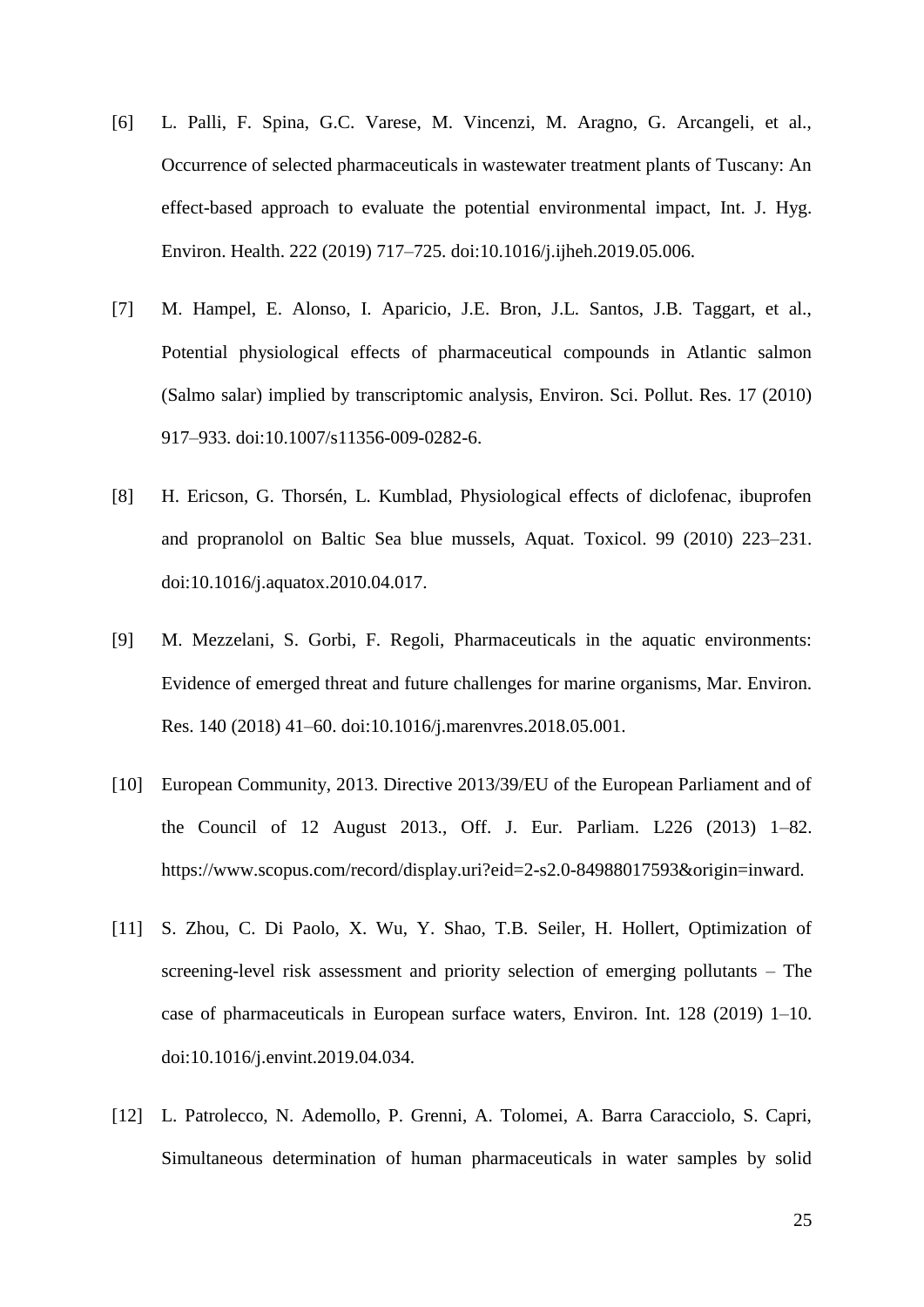phase extraction and HPLC with UV-fluorescence detection, Microchem. J. 107 (2013) 165–171. doi:10.1016/j.microc.2012.05.035.

- [13] N.A. Alygizakis, P. Gago-Ferrero, V.L. Borova, A. Pavlidou, I. Hatzianestis, N.S. Thomaidis, Occurrence and spatial distribution of 158 pharmaceuticals, drugs of abuse and related metabolites in offshore seawater, Sci. Total Environ. 541 (2016) 1097– 1105. doi:10.1016/j.scitotenv.2015.09.145.
- [14] F. Desbiolles, L. Malleret, C. Tiliacos, P. Wong-Wah-Chung, I. Laffont-Schwob, Occurrence and ecotoxicological assessment of pharmaceuticals: Is there a risk for the Mediterranean aquatic environment?, Sci. Total Environ. 639 (2018) 1334–1348. doi:10.1016/j.scitotenv.2018.04.351.
- [15] O.S.A. Al-Khazrajy, A.B.A. Boxall, Impacts of compound properties and sediment characteristics on the sorption behaviour of pharmaceuticals in aquatic systems, J. Hazard. Mater. 317 (2016) 198–209. doi:10.1016/j.jhazmat.2016.05.065.
- [16] T. Thiebault, L. Chassiot, L. Fougère, E. Destandau, A. Simonneau, P. Van Beek, et al., Record of pharmaceutical products in river sediments: A powerful tool to assess the environmental impact of urban management?, Anthropocene. 18 (2017) 47–56. doi:10.1016/j.ancene.2017.05.006.
- [17] M. Rabiet, A. Togola, F. Brissaud, J.L. Seidel, H. Budzinski, F. Elbaz-Poulichet, Consequences of treated water recycling as regards pharmaceuticals and drugs in surface and ground waters of a medium-sized mediterranean catchment, Environ. Sci. Technol. 40 (2006) 5282–5288. doi:10.1021/es060528p.
- [18] E. Metclaf, M. Eddy, Wastewater engineering: treatment and Resource recovery., in: Mic Graw-Hill, USA, 2014: pp. 1530–1533.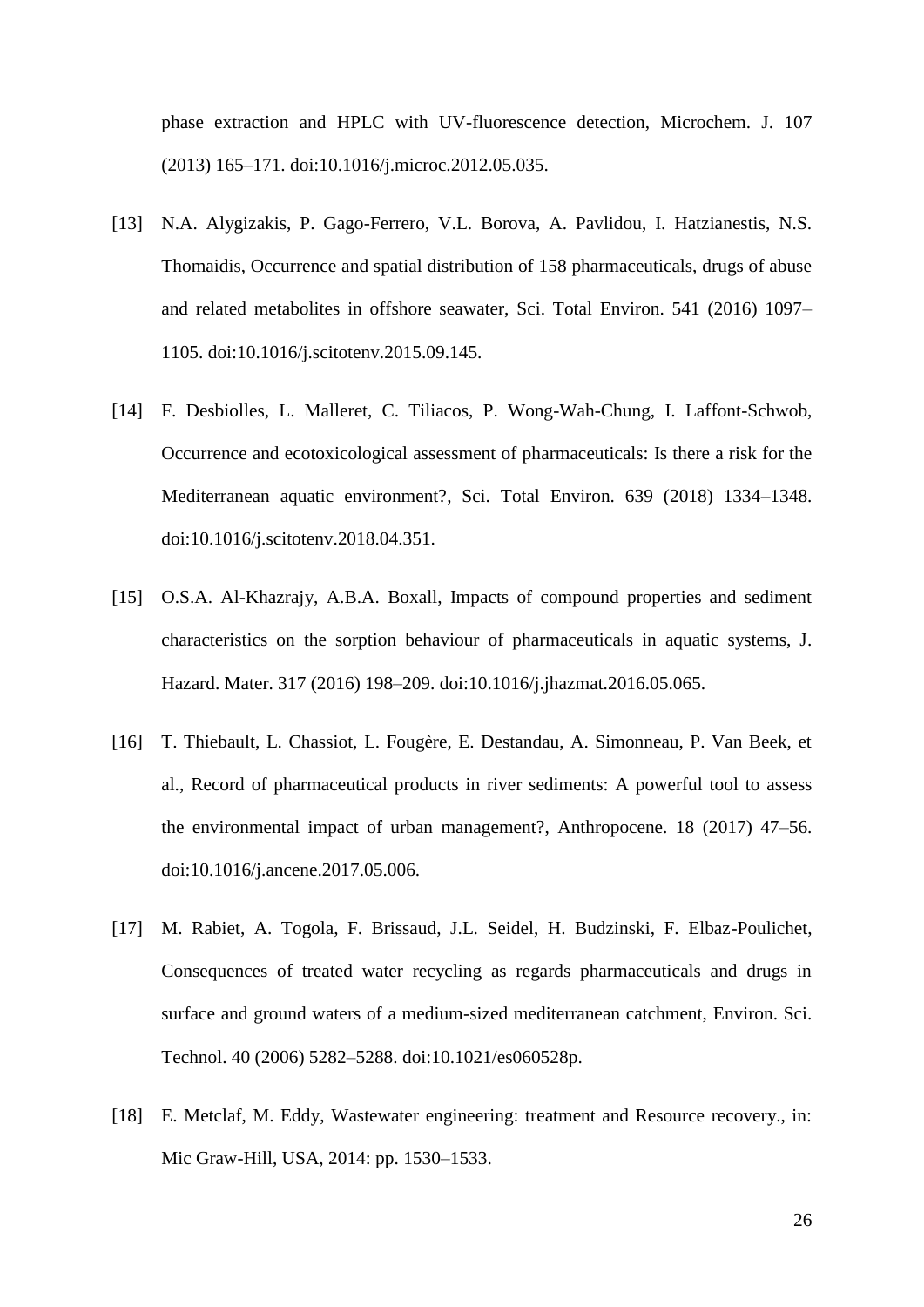- [19] V. Krishnan, D. Ahmad, J.B. Jeru, Influence of COD:N:P ratio on dark greywater treatment using a sequencing batch reactor, J. Chem. Technol. Biotechnol. 83 (2008) 756–762. doi:10.1002/jctb.1842.
- [20] P. Wattanasin, P. Saetear, P. Wilairat, D. Nacapricha, S. Teerasong, Zone fluidics for measurement of octanol–water partition coefficient of drugs, Anal. Chim. Acta. 860 (2015) 1–7. doi:10.1016/j.aca.2014.08.025.
- [21] M. Pomiès, J.M. Choubert, C. Wisniewski, M. Coquery, Modelling of micropollutant removal in biological wastewater treatments: A review, Sci. Total Environ. 443 (2013) 733–748. doi:10.1016/j.scitotenv.2012.11.037.
- [22] X. Min, W. Li, Z. Wei, R. Spinney, D.D. Dionysiou, Y. Seo, et al., Sorption and biodegradation of pharmaceuticals in aerobic activated sludge system: A combined experimental and theoretical mechanistic study, Chem. Eng. J. 342 (2018) 211–219. doi:10.1016/j.cej.2018.01.012.
- [23] H. Pierre, V. Maud, M. Benoît, Determination of sorption properties of micropollutants: What is the most suitable activated sludge inhibition technique to preserve the biomass structure?, Chem. Eng. J. 242 (2014) 260–268. doi:10.1016/j.cej.2013.07.117.
- [24] APHA, Standard Methods for the Examination of Water and Wastewater, 21st. ed. American Public Health Association, Washington, DC, (2005).
- [25] A. Vona, F. di Martino, J. Garcia-Ivars, Y. Picó, J.A. Mendoza-Roca, M.I. Iborra-Clar, Comparison of different removal techniques for selected pharmaceuticals, J. Water Process Eng. 5 (2015) 48–57. doi:10.1016/j.jwpe.2014.12.011.
- [26] E. Zuriaga-Agustí, A. Bes-Piá, J.A. Mendoza-Roca, J.L. Alonso-Molina, Influence of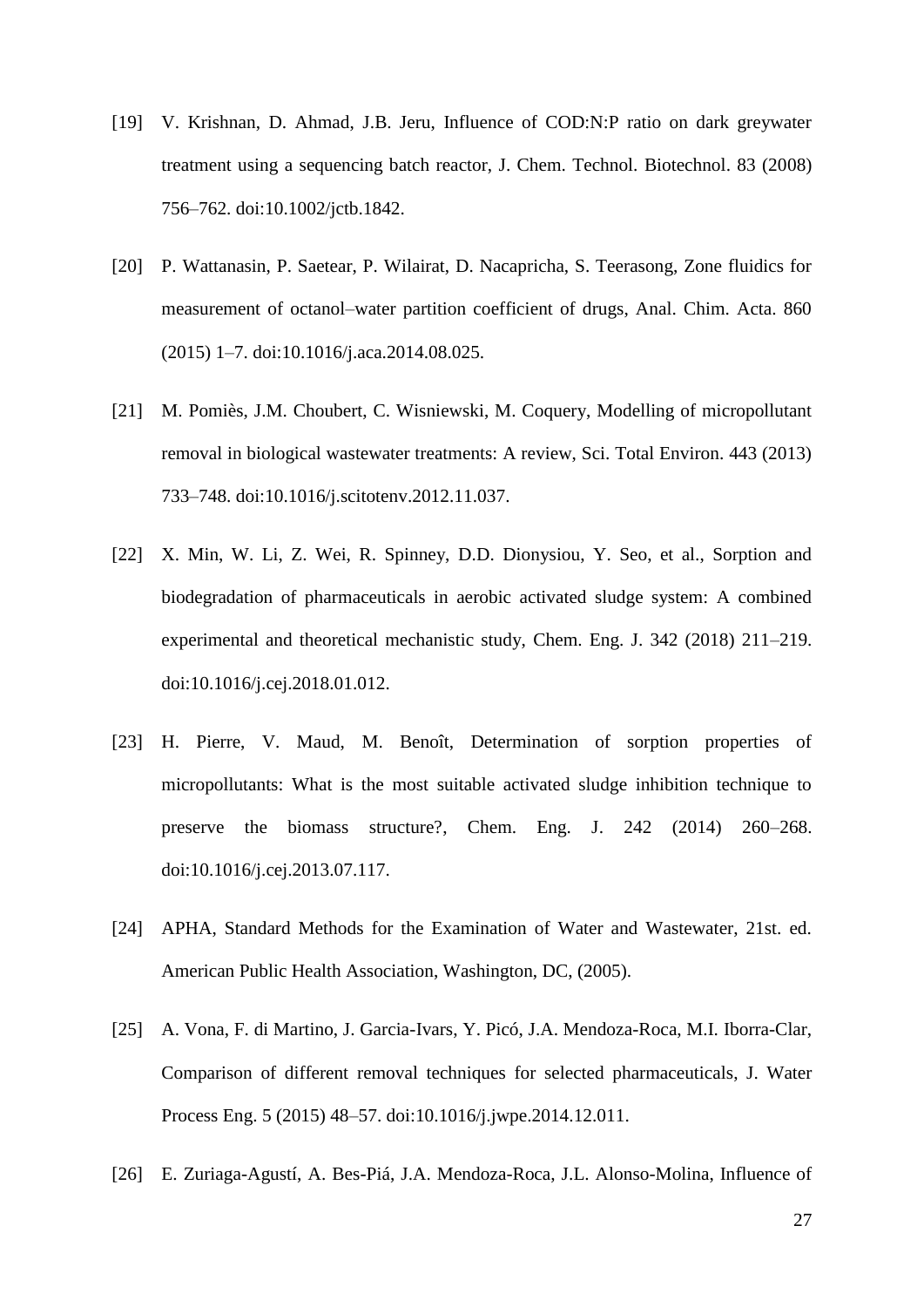extraction methods on proteins and carbohydrates analysis from MBR activated sludge flocs in view of improving EPS determination, Sep. Purif. Technol. 112 (2013) 1–10. doi:10.1016/j.seppur.2013.03.048.

- [27] B. Frølund, R. Palmgren, K. Keiding, P.H. Nielsen, Extraction of extracellular polymers from activated sludge using a cation exchange resin, Water Res. 30 (1996) 1749–1758. doi:10.1016/0043-1354(95)00323-1.
- [28] E. Namkung, B.E. Rittmann, Soluble microbial products (SMP) formation kinetics by biofilms, Water Res. 20 (1986) 795–806. doi:10.1016/0043-1354(86)90106-5.
- [29] G. Bitton, Wastewater Microbiology, New Jersey, USA, 2010.
- [30] M. Molina-Muñoz, J.M. Poyatos, B. Rodelas, C. Pozo, M. Manzanera, E. Hontoria, et al., Microbial enzymatic activities in a pilot-scale MBR experimental plant under different working conditions, Bioresour. Technol. 101 (2010) 696–704. doi:10.1016/j.biortech.2009.08.071.
- [31] R. Goel, T. Mino, H. Satoh, T. Matsuo, Enzyme activities under anaerobic and aerobic conditions in activated sludge sequencing batch reactor, Water Res. 32 (1998) 2081– 2088. doi:10.1016/S0043-1354(97)00425-9.
- [32] B. Li, T. Zhang, Biodegradation and Adsorption of Antibiotics in the Activated Sludge Process, Environ. Sci. Technol. 44 (2010) 3468–3473. doi:10.1021/es903490h.
- [33] J. Peng, X. Wang, F. Yin, G. Xu, Characterizing the removal routes of seven pharmaceuticals in the activated sludge process, Sci. Total Environ. 650 (2019) 2437– 2445. doi:10.1016/j.scitotenv.2018.10.004.
- [34] H. Fan, J. Li, L. Zhang, L. Feng, Contribution of sludge adsorption and biodegradation